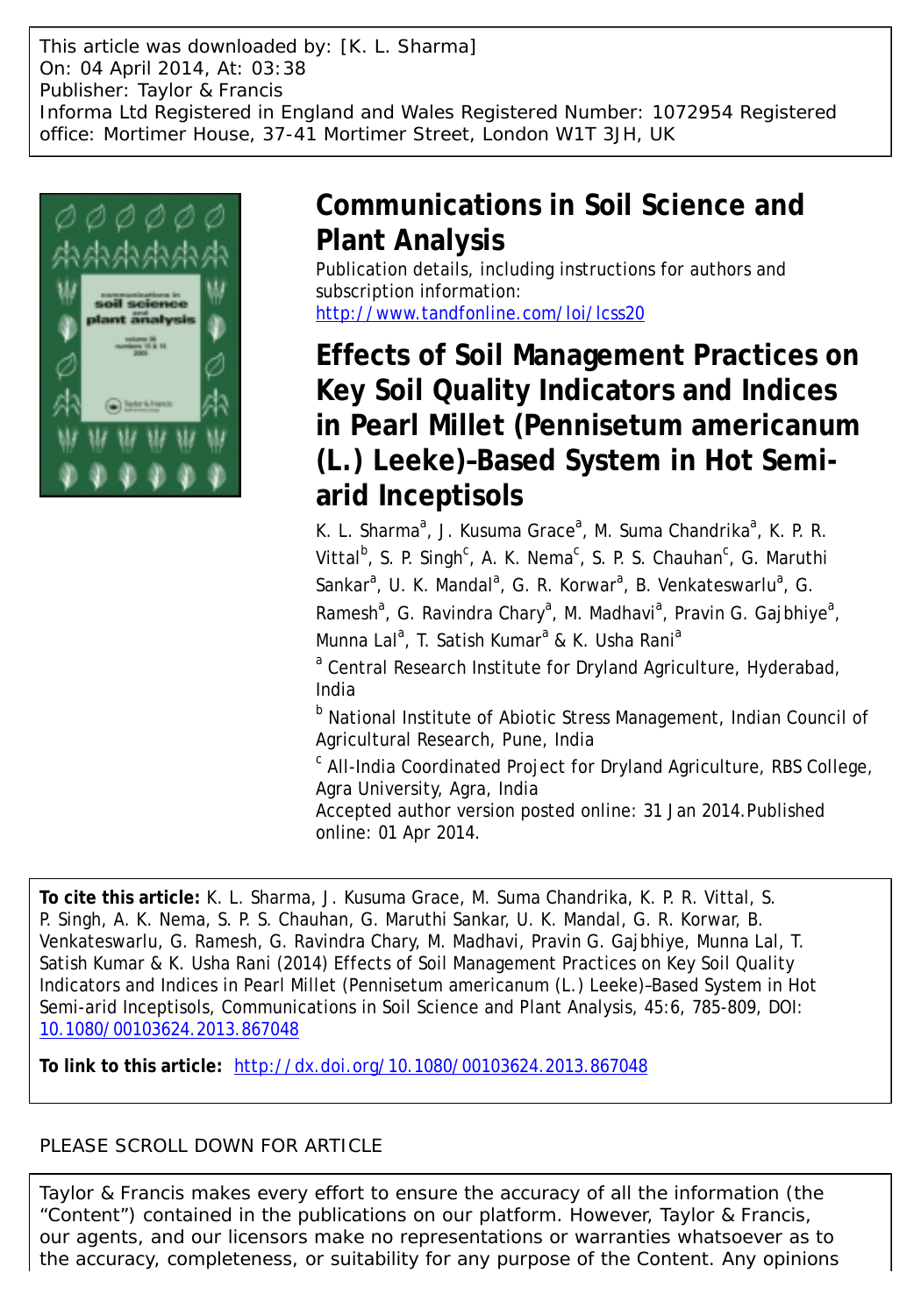and views expressed in this publication are the opinions and views of the authors, and are not the views of or endorsed by Taylor & Francis. The accuracy of the Content should not be relied upon and should be independently verified with primary sources of information. Taylor and Francis shall not be liable for any losses, actions, claims, proceedings, demands, costs, expenses, damages, and other liabilities whatsoever or howsoever caused arising directly or indirectly in connection with, in relation to or arising out of the use of the Content.

This article may be used for research, teaching, and private study purposes. Any substantial or systematic reproduction, redistribution, reselling, loan, sub-licensing, systematic supply, or distribution in any form to anyone is expressly forbidden. Terms & Conditions of access and use can be found at [http://www.tandfonline.com/page/terms](http://www.tandfonline.com/page/terms-and-conditions)[and-conditions](http://www.tandfonline.com/page/terms-and-conditions)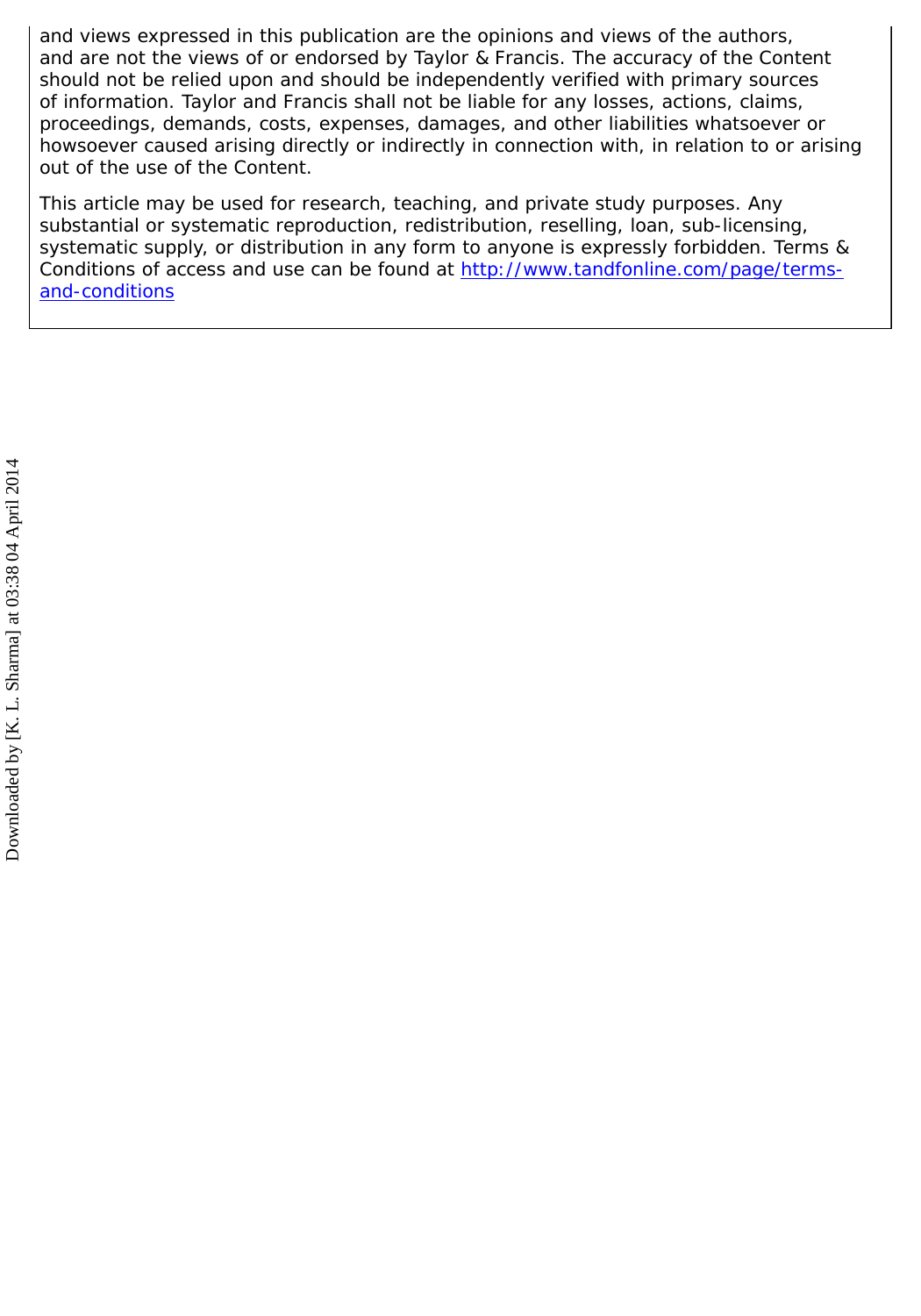

# **Effects of Soil Management Practices on Key Soil Quality Indicators and Indices in Pearl Millet (***Pennisetum americanum* **(L.) Leeke)–Based System in Hot Semi-arid Inceptisols**

<span id="page-2-0"></span>K. L. SHARM[A,](#page-2-0)<sup>1</sup> J. KUSUMA GRAC[E,](#page-2-0)<sup>1</sup>

M. SUMA CHANDRIK[A,](#page-2-0)<sup>1</sup> K. P. R. VITTA[L,](#page-2-0)<sup>2</sup> S. P. SING[H,](#page-2-0)<sup>3</sup> A. K. NEM[A,](#page-2-0) $^3$  S. P. S. CHAUHA[N,](#page-2-0) $^3$  G. MARUTHI SANKA[R,](#page-2-0) $^1$ U. K. MANDA[L,](#page-2-0)<sup>1</sup> G. R. KORWA[R,](#page-2-0)<sup>1</sup> B. VENKATESWARL[U,](#page-2-0)<sup>1</sup> G. RAMES[H,](#page-2-0)<sup>1</sup> G. RAVINDRA CHAR[Y,](#page-2-0)<sup>1</sup> M. MADHAV[I,](#page-2-0)<sup>1</sup> PRAVIN G. GAJBHIY[E,](#page-2-0)<sup>1</sup> MUNNA LA[L,](#page-2-0)<sup>1</sup> T. SATISH KUMA[R,](#page-2-0)<sup>1</sup> AND K. USHA RANI[1](#page-2-0)

<sup>1</sup>Central Research Institute for Dryland Agriculture, Hyderabad, India <sup>2</sup>National Institute of Abiotic Stress Management, Indian Council of Agricultural Research, Pune, India

<sup>3</sup>All-India Coordinated Project for Dryland Agriculture, RBS College, Agra University, Agra, India

*Rainfed Inceptisol soils, despite their agricultural potential, pose serious problems, including soil erosion, low fertility, nutrient imbalance, and low soil organic matter, and ultimately lead to poor soil quality. To address these constraints, two long-term experiments were initiated to study conservation agricultural practices, comprising conventional and low tillage as well as conjunctive use of organic and inorganic sources of nutrients in Inceptisol soils of Agra center of the All-India Coordinated Research Project for Dryland Agriculture (AICRPDA). The first experiment included tillage and nutrient-management practices, whereas the second studied only conjunctive nutrient-management practices. Both used pearl millet (*Pennisetum americanum *(L.) Linn) as test crop. These experiments were adopted for soil quality assessment studies at 4 and 8 years after their completion, respectively, at the Central Research Institute for Dryland Agriculture (CRIDA), Hyderabad, India. Soil quality assessment was done by identifying the key indicators using principal component analysis (PCA), linear scoring technique (LST), soil quality indices (SQI), and relative soil quality indices (RSQI). Results revealed that most of the soil quality parameters were significantly influenced by the management treatments in both the experiments. In experiment 1, soil quality indices varied from 0.86 to 1.08 across the treatments. Tillage as well as the nutrient-management treatments played a significant role in influencing the SQI.* Among the tillage practices, low tillage with one interculture + weedicide applica*tion resulted in a greater soil quality index (0.98) followed by conventional tillage* + *one interculture (0.94), which was at par with low tillage* + *one interculture (0.93). Among the nutrient-management treatments, application of 100% organic sources of*

Received 22 August 2012; accepted 28 December 2012.

Address correspondence to K. L. Sharma, Division of Resource Management, Central Research Institute for Dryland Agriculture, Santhoshnagar, P. O. Saidabad, Hyderabad, 500 059, India. E-mail: [klsharma@crida.in](mailto:klsharma@crida.in)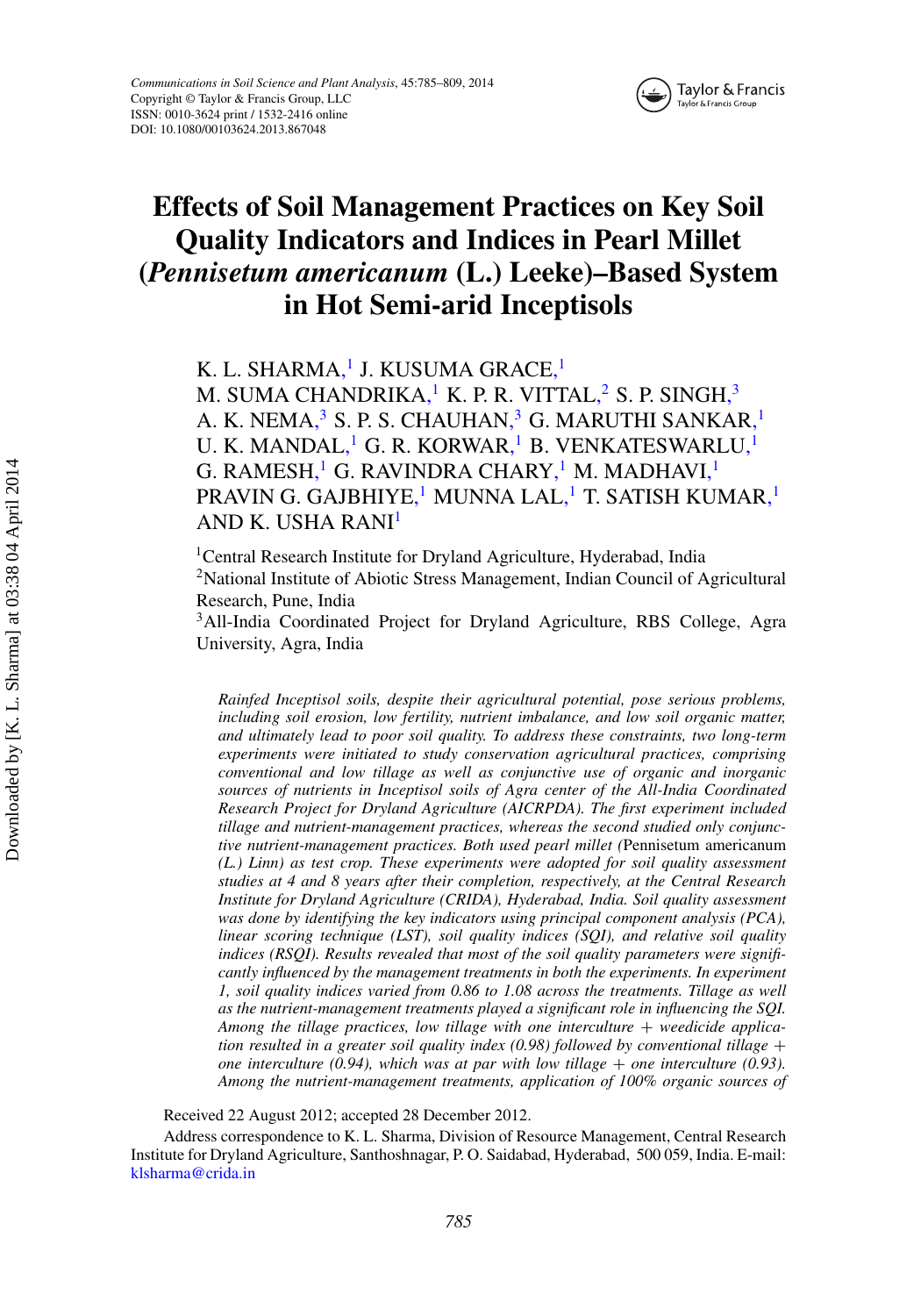*nutrients gave the greatest SQI of 1.05, whereas the other two practices of 50% nitrogen (N) (organic)* + *50% (inorganic source) (0.92) and 100% N (inorganic source) (0.88) were statistically at par with each other. The various parameters that emerged as key soil quality indicators along with their percentage contributions toward SQI were organic carbon (17%), exchangeable calcium (Ca) (10%), available zinc (Zn) (9%), available copper (Cu) (6%), dehydrogenase assay (6%), microbial biomass carbon (25%) and mean weight diameter of soil aggregates (27%). In experiment 2, SQI varied from 2.33 to 3.47, and 50% urea* + *50% farmyard manure (FYM) showed the greatest SQI of 3.47, which was at par with 100% RDF* + *25 kg zinc sulfate (ZnSO4) (3.20). Under this set of treatments, the key soil quality indicators and their contributions to SQI were organic carbon (19%), available N (20%), exchangeable Ca (3%), available Zn (4%) and Cu (17%), labile carbon (20%), and mean weight diameter of soil aggregates (17%). The quantitative relationship established in this study between mean pearl millet yields (Y) and RSQI irrespective of the management treatments for both the experiments together could be quite useful to predict the yield quantitatively with respect to a given change in soil quality for these rainfed Inceptisols. The methodology used in this study is not only useful to these Inceptisols but can also be used for varying soil types, climate, and associated conditions elsewhere in the world.*

**Keywords** conjunctive nutrient use, linear scoring technique, management practices, pearl millet, principal component analysis, rainfed, soil quality indicators and indices

# **Introduction**

The Inceptisol soils, known as the young mineral soils, constitute the largest soil order, occupying almost 15% of the global ice-free land area and supporting approximately 20% of the world's population. In India, these soils are mostly spread throughout the Indo-Gangetic Plain and along the lower courses of the country's major rivers (especially the deltas along the east coast) (ISSS [2009\)](#page-24-0). Though these soils have good agricultural potential, they pose serious problems, including soil erosion, poor fertility, nutrient imbalances, and low soil organic matter, which become constraints to sustaining productivity on a long-term basis. Recently, Manna et al. [\(2006\)](#page-24-1) reported a decline in yield of rice, wheat, and jute crops grown in these soils due to gradual depletion of nutrients, variations in soil organic matter, and structural degradation. Some of the important factors that may contribute to accelerated exhaustion of nutrients from the soils could be intensive cultivation using high nitrogen (N), phosphorus (P), and potassium (K) fertilizers, limited use of organic manures, and less recycling of crop residues (Sharma et al. [2004;](#page-25-0) Sharma and Chaudhary [2007\)](#page-25-1). Besides these factors, inappropriate cultural practices may also render a fertile and productive soil unproductive and degraded at an alarming rate, consequently reducing its productive potential. According to Lal [\(1993\)](#page-24-2), intensive tillage may lead to a range of degradative processes, including a decline in soil structure, accelerated erosion, depletion of soil organic matter (SOM) and fertility, and disruption in cycles of water, organic carbon, and plant nutrients. Such degradative effects are more pronounced especially in stressed agroecology such as hot semi-arid rainfed conditions (Suri [2007\)](#page-26-0), where the soils encounter diverse constraints on account of physical, chemical, and biological soil health, ultimately resulting in poor functional capacity, poor soil quality (AICRPDA [2003;](#page-23-0) Das and Chatterjee [1982;](#page-23-1) ISSS [2009\)](#page-24-0), and poor productivity. Such productivity-linked soil constraints can be mitigated by following the techniques of conservation farming practices comprising low or no tillage, covering the soil with mulch using crop residues or other suitable materials, and conjunctive use of organic and inorganic sources of nutrients. Earlier reports from temperate and other regions reveal that conservation farming practices may help in conserving water, preventing erosion, maintaining organic-matter content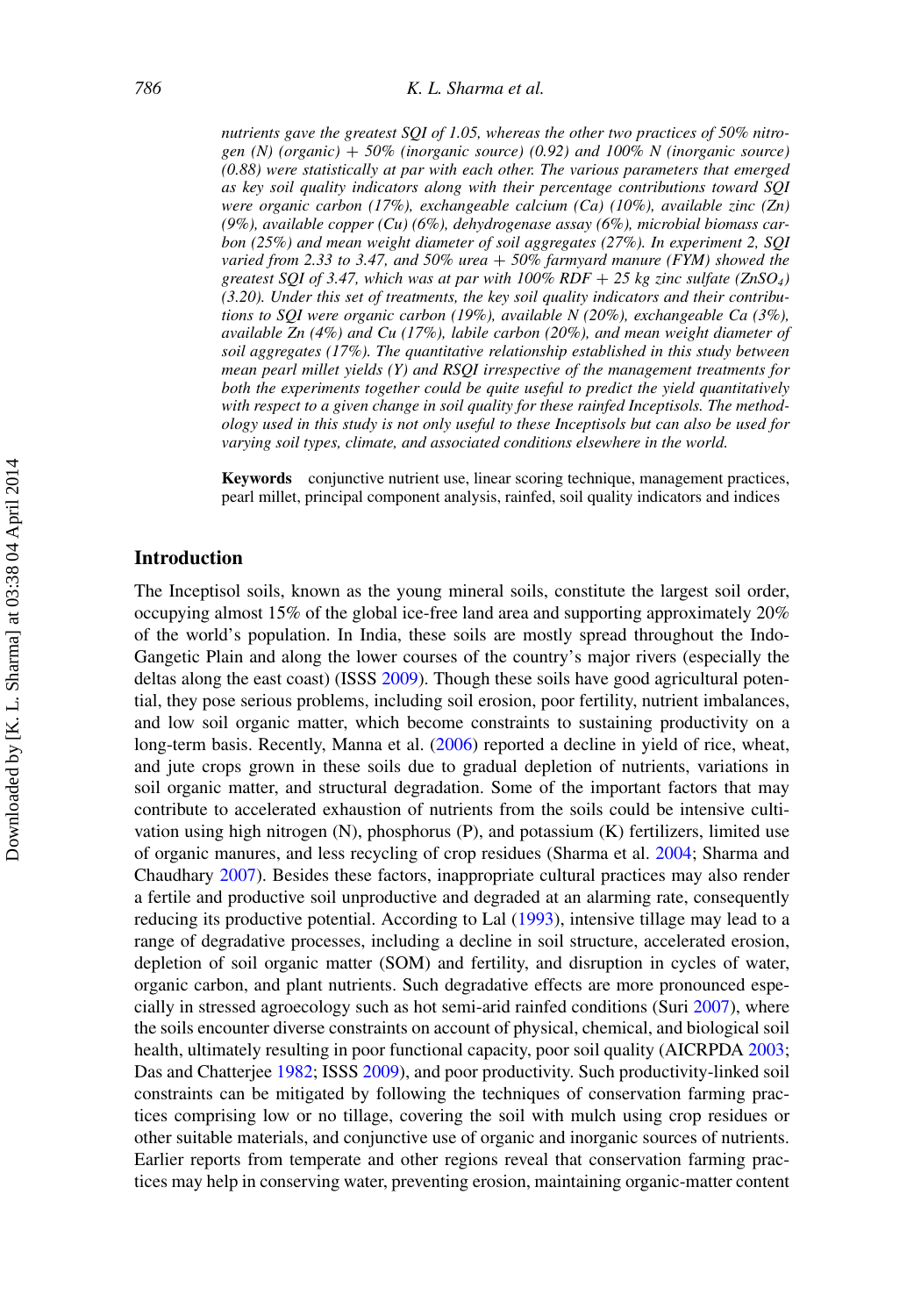at reasonable level, improving fertility and overall soil quality, and sustaining economic productivity (Lal [1997;](#page-24-3) Smith and Elliott [1990;](#page-25-2) Unger [1990\)](#page-26-1).

Studying the impact of these conservation agricultural practices on cropping system sustainability and the soil quality on a long-term basis would be of immense value (Mandal et al. [2007\)](#page-24-4). To achieve the sustainability of the systems, especially those highly susceptible to degradation, use of monitoring tools that promptly and realistically reflect the changes imposed on soil function by different crops and management practices becomes an important aspect (Freidman et al. [2001\)](#page-24-5). Soil quality assessment is one such important tool. Over the past decade, increasing interest in soil quality and its evaluation has been observed in the literature (Amado et al. [2007;](#page-23-2) Andrews, Karlen, and Cambardella [2004;](#page-23-3) Doran and Parkin [1996;](#page-23-4) Karlen et al. [1997\)](#page-24-6). As stated by Karlen et al. [\(1997\)](#page-24-6), *soil quality* is the capacity of a specific kind of soil to function within natural or managed ecosystem boundaries to sustain plant and animal productivity, maintain or enhance water and air quality, and support human health and habitation. To make wise decisions that would improve crop production and maintain environmental sustainability, comprehensive evaluation of soil quality is very much essential (Qi et al. [2009\)](#page-25-3). Owing to the complex functional state, the quality of the soil cannot be measured directly but could be inferred from the measurable soil properties termed as the *soil quality indicators* (Acton and Padbury [1993\)](#page-23-5). Single variables cannot fully reflect the changes in soil quality, and hence, a minimum dataset of soil quality indicators that integrate the main soil functions need to be considered (Doran and Parkin [1996\)](#page-23-4). Some of the variables such as soil organic matter, microbial biomass, and soil aggregation have been frequently cited as potential variables (Saggar, Yeates, and Shepherd [2001;](#page-25-4) Leibig, Tanaka, and Wienhold [2004;](#page-24-7) Amado et al. [2007\)](#page-23-2). Monitoring of such potential variables helps in the early identification of unsustainable agricultural practices especially in soils with low resistance to degradation factors and low resilience. Recently, Sharma et al. (2005, 2008a, 2008b) have conducted such studies on soil quality improvement and assessment in moisture-stressed Alfisols of semi-arid tropics and Oxisols of subhumid regions. However, the information pertaining to management of rainfed Inceptisols is meager. Hence, the present study was conducted with the objectives to (i) study the impact of tillage and conjunctive use of nutrients on soil quality parameters, (ii) identify the key soil quality indicators and their relative contribution towards soil quality, (iii) identify the best tillage and nutrient-management practices from the view point of improving soil quality, and (iv) establish a predictable quantitative relationship between long-term crop yield and soil quality under pearlmillet system in rainfed semi-arid Inceptisol soils.

#### **Materials and Methods**

#### *Site Description*

Out of the network centers of All-India Coordinated Research Project for Dryland Agriculture (AICRPDA), under the technical and administrative jurisdiction of Central Research Institute for Dryland Agriculture (CRIDA), Agra center, situated at 27◦ 10 N latitude and 78◦ 05 E longitude in Uttar Pradesh on the Indo-Gangetic Plains, was selected for the present study. This center conducts the lead research on dryland agriculture for the Agra region. This region is climatically arid to hot semi-arid with an annual rainfall of 669 mm and is characterized by intermittent drought twice in five years. The length of growing period in this region generally varies from 90–120 days. The soils are deep loamy alluvium-derived soils (occasionally saline and sodic phases) with medium available water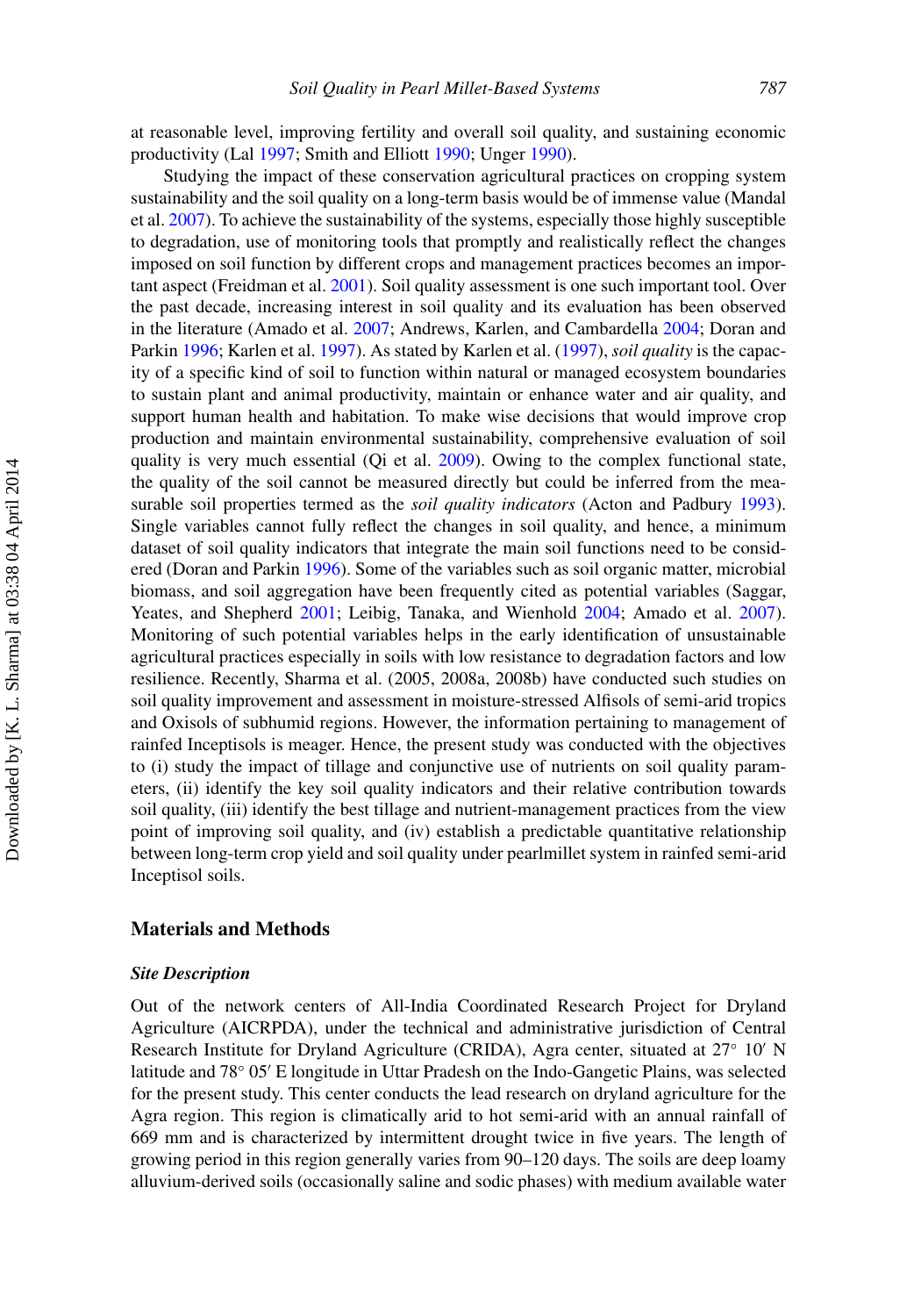capacity (AWC; 5–6 cm). In general, these soils are neutral in reaction with desirable level of electrical conductivity and have low organic carbon and medium phosphate and potash contents (AICRPDA [2006\)](#page-23-6).

#### *Experimental Details*

Two long-term experiments, one focusing on tillage in combination with nutrientmanagement practices and another focusing on conjunctive nutrient-use practices, were initiated at the experimental station to study their influence on soil quality parameters. The first experiment was initiated during 2000 in a split-plot design with three main treatments and three subtreatments in three replications using pearl millet (*Pennisetum americanum* (L.) Leeke) as test crop. The main treatments were composed of three tillage practices: T1, conventional tillage (CT); T2, low tillage  $+$  one interculture (LT1); and T3, low tillage  $+$  one interculture  $+$  weedicide (LT2), whereas the subtreatments included three nutrient-management treatments: T1, 100% N (organic); T2, 50% N (organic) + 50% N (inorganic); and T3, 100% N (inorganic). Hence, the nine treatments in all were as follows: T1,  $CT + IC + 100\%$  N (organic source/compost); T2,  $CT + IC + 50\%$  N (organic  $+$  50% inorganic source); T3, CT + IC + 100% N (inorganic source); T4, LT + IC + 100% N (organic source/compost); T5, LT + IC + 50% N (organic + 50% inorganic source); T6, LT + IC + 100% N (inorganic source); T7, LT + weedicide + IC + 100% N (organic source/compost); T8, LT + weedicide + IC + 50% N (organic) + 50 % inorganic source); and T9, LT + weedicide + IC +  $100\%$  N (inorganic source). Tillage was as follows: conventional tillage  $(CT)$  had summer plowing  $+$  three harrowings (disk harrow) + two intercultures at 20 and 40 days after seeding (DAS); low tillage 1 (LT 1) had two harrowings (disk harrow) + two intercultures at 20 and 40 DAS; and low tillage 2  $(LT 2)$  had two harrowings (disk harrow) + one interculture at 20 DAS + herbicide application. The inorganic source of nitrogen (N) was urea and the organic source was farmyard manure (FYM). A uniform dose of phosphorus (P) as phosphorus pentoxide ( $P_2O_5$ ) was applied through single superphosphate (SSP) at the time of sowing. The term *interculture* used here essentially means the operations done during the crop growing season to remove weeds, break crust, and loosen the soil and for fertilizer placement. The second experiment was initiated during 1997 with eight conjunctive nutrient-use treatments (combined use of organic and inorganic sources of nutrients) in a randomized block design with four replications using pearl millet as the test crop. Out of these eight treatments, only the five most relevant treatments were chosen for the present soil quality assessment study: T1, control; T2, 50% urea + 50% crop residue; T3, 50% urea + 50% FYM; T4, 100% RDF + 25 kg ZnSO4, and T5, farmers' method.

#### *Soil Sampling and Analysis*

Soil samples were collected during 2005 from the plow layer (0.0–0.15 m depth) from both the experimental sites after the harvest of 2004 kharif (rainy season) crop. These samples were partitioned and passed through standard prescribed sieves for further use in a different kind of analysis. Soil samples that passed through the 8-mm sieve and were retained on the 4.75-mm sieve were used for aggregate analysis, while the sample that passed through the 0.2-mm sieve was used for estimating organic carbon (OC) as well as labile carbon (LC). For the rest of the soil quality parameters such as chemical [pH, electrical conductivity (EC), available N, available P, available K, exchangeable calcium (Ca), exchangeable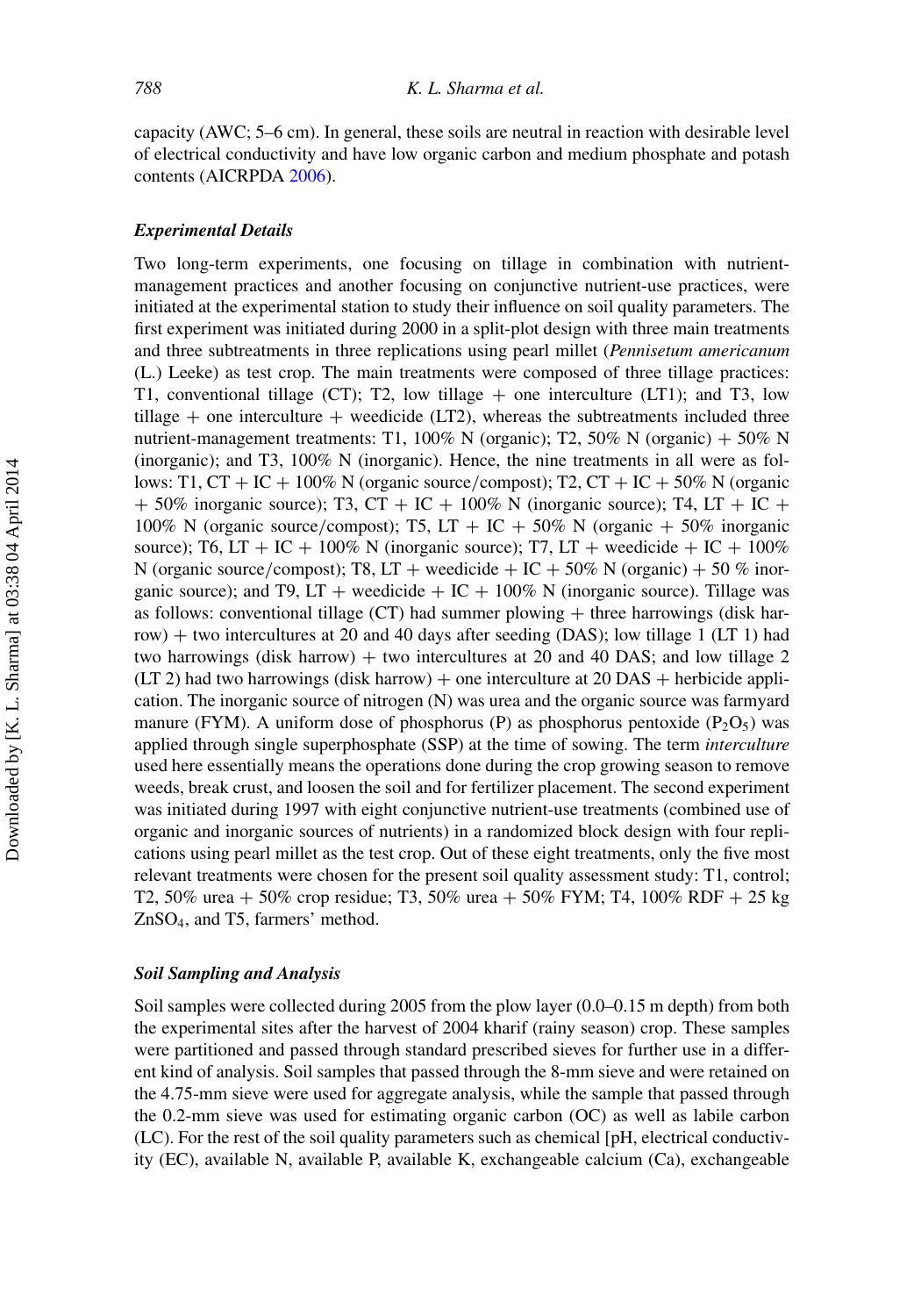magnesium (Mg), available sulfur (S), and micronutrients such as available zinc (Zn), iron (Fe), copper (Cu), manganese (Mn), and boron (B)] and biological [microbial biomass carbon (MBC) and dehydrogenase assay (DHA)] parameters, soil samples that passed through 2-mm sieves were used. The standard protocols adopted for estimating different 19 soil quality parameters were as follows: Soil pH and EC were measured in a 1:2 soil/water suspension (Rhoades [1982\)](#page-25-5), organic carbon by wet oxidation with sulfu-ric acid (H<sub>2</sub>SO<sub>4</sub>) + potassium dichromate (K<sub>2</sub>Cr<sub>2</sub>O<sub>7</sub>) (Walkley and Black [1934\)](#page-26-2), available N by alkaline-KMnO<sub>4</sub> oxidizable N method (Subbaiah and Asija [1956\)](#page-26-3), available P by 0.5 M sodium bicarbonate (NaHCO<sub>3</sub>) extraction method (Olsen et al. [1954\)](#page-25-6), available K (Hanway and Heidal [1952\)](#page-24-8) and exchangeable Ca and Mg using neutral normal ammonium acetate method, diethylenetriaminepentaacetic acid (DTPA)–extractable Zn, Fe, Cu, and Mn by DTPA reagent  $[0.005 \text{ M}$  DTPA  $+ 0.1 \text{ M}$  triethanolamine (TEA)  $+ 0.01 \text{ M}$ calcium chloride (CaCl<sub>2.</sub>2H<sub>2</sub>O); pH 7.3] using inductively coupled plasma spectrophotometer (ICP-OES, GBC Australian model) (Lindsay and Norvell [1978\)](#page-24-9), extractable boron (B) by DTPA-sorbitol extraction (Miller, Vaughan, and Kutoby-Amacher [2001\)](#page-25-7), bulk density (BD) by Keen's box method, aggregate stability using the wet sieve technique (Yoder [1936\)](#page-26-4), mean weight diameter (MWD) (Van Bevel [1949\)](#page-26-5), microbial biomass carbon (MBC) by fumigation–incubation (Jenkinson and Powlson [1976\)](#page-24-10), dehydrogenase activity by the triphenyl tetrazolium chloride method (TTC) (Lenhard [1956\)](#page-24-11), and labile carbon (C) by the potassium permanganate ( $KMnO<sub>4</sub>$ ) method using 0.01 M KMn $O<sub>4</sub>$  instead of 0.02 M originally suggested by Weil et al. [\(2003\)](#page-26-6).

#### *Soil Quality Assessment Methodology*

To assess soil quality, the data obtained for 19 chemical, physical, and biological soil quality parameters were statistically tested for their level of significance using the split plot design in the case of experiment 1 and randomized block design in the case of experiment 2. After the statistical analysis, the parameters that were found to be significant were subjected to principal component analysis (PCA) (Andrews et al. [2002a](#page-23-7), 2002b; Doran and Parkin [1994\)](#page-24-12) using SPSS software (version 12.0, SPSS Inc., Chicago, Ill., USA). The PCA was done to reduce the dimensionality (number of variables) of the dataset and to retain most of the original variability in the data. The principal components (PC) that received eigenvalues  $> 1$  (Brejda et al. 2000a, 2000b) and explained at least 5% of the variation in the data (Wander and Bollero [1999\)](#page-26-7) and variables that had high factor loading were considered as the best representative of system attributes. Within each PC, only highly weighted factors (having absolute values within 10% of the greatest factor loading) were retained for the minimum data set (MDS). Further, to reduce the spurious groupings among the highly weighted variables within each principal component, intercorrelations were worked out (Andrews et al. [2002a](#page-23-7)). Based on the intercorrelation values, variables were labelled as well-correlated variables when the 'r' value was >0.70. Among the well-correlated variables, only one variable was considered for the MDS. However, in some cases as an exception, more than one variable were also retained for the MDS depending upon the important role of the variables in regulating the soil functions. When the correlations were not significant between the highly weighted variables, reflecting their independent functioning, then all the variables were considered important and retained for the MDS. As a check of how well the MDS represented the management system goals, multiple regressions were also performed considering the indicators retained in the MDS as independent variables and the functional goals such as long-term average yields of pearlmillet crop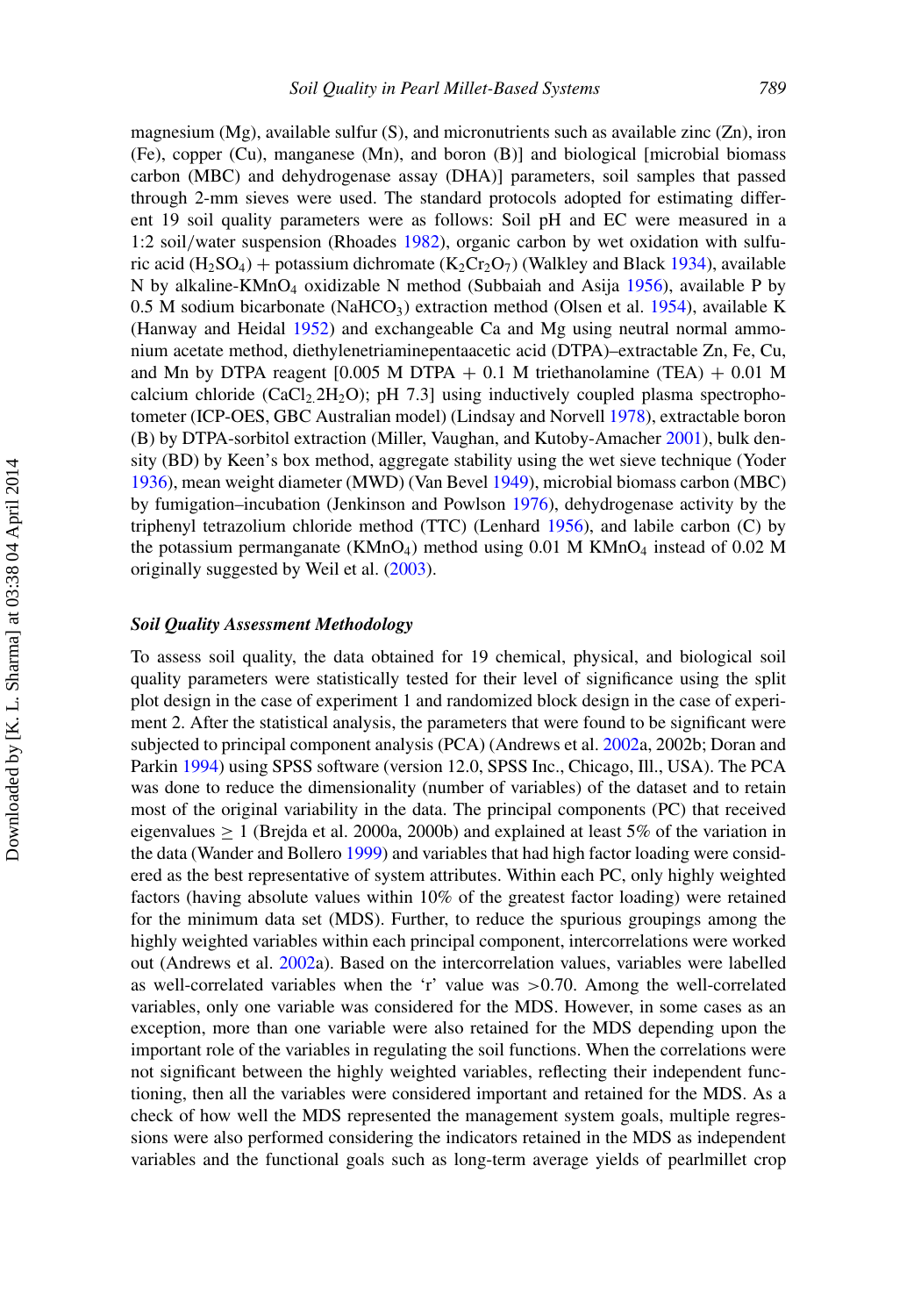as dependent variable. The variables qualified under these series of steps were termed as the *key indicators* and were considered for computation of soil quality index (SQI) after suitable transformation and scoring.

As suggested by Andrews et al*.* (2002a), all the observations of each identified key MDS indicator were transformed using linear scoring technique. To assign the scores, indicators were arranged in order depending on whether a greater value was considered "good" or "bad" in terms of soil function. In the cases of "more is better" indicators, each observation was divided by the greatest observed value such that the greatest observed value received a score of 1. For "less is better" indicators, the lowest observed value (in the numerator) was divided by each observation (in the denominator) such that the lowest observed value received a score of 1. After transformation using linear scoring, the MDS indicators for each observation were weighted using the PCA results. Each PC explained a certain amount (%) of the variation in the total data set. This percentage, when divided by the total percentage of variation explained by all PCs with eigenvectors  $> 1$ , gave the weighted factors for indicators chosen under a given PC. After performing these steps, to obtain soil quality index (SQI), the weighted MDS indicator scores for each observation were summed up using the following function:

n

 $SQL = \Sigma (Wi \times Si)$ 

 $i = 1$ 

In this relation, Si is the score for the subscripted variable and Wi is the weighing factor obtained from the PCA. Here the assumption is that greater index scores meant better soil quality or greater performance of soil function. For better understanding and relative comparison of the long-term performance of the conjunctive nutrient-use treatments, the SQI values were reduced to a scale of 0–1 by dividing all the SQI values with the greatest SQI value. The numerical values thus obtained clearly reflect the relative performance of the management treatments, and hence were termed as the *relative soil quality indices* (RSQI). Further, the percentage contributions of each final key indicator toward SQI were also calculated and plotted in a radar chart. The radar charts are a very effective way to display multivariate observations and to identify which variables are dominant for a given observation. In this graph, each ray represents one variable and the length of each ray is proportional to the size of the variable (in the present study, the percentage contributions).

#### *Statistical Analyses*

Analysis of variance (ANOVA) for two experiments was performed using the Drysoft design package. Randomized block design and split-plot design were used for the first and second experiments respectively and the differences were compared by least significant difference (LSD) test to a significance level of *P* < 0.05 (Snedecor, Cochran, and Cox [1989\)](#page-26-8). Principal component analysis was performed using SPSS 12 version. To establish quantitative predictive relationship between pearl millet crop yield and soil quality, simple regression function was developed by using means of 4-year pearl millet crop yields and relative soil quality indices values, which were obtained by transforming the SQI values to the scale of 1.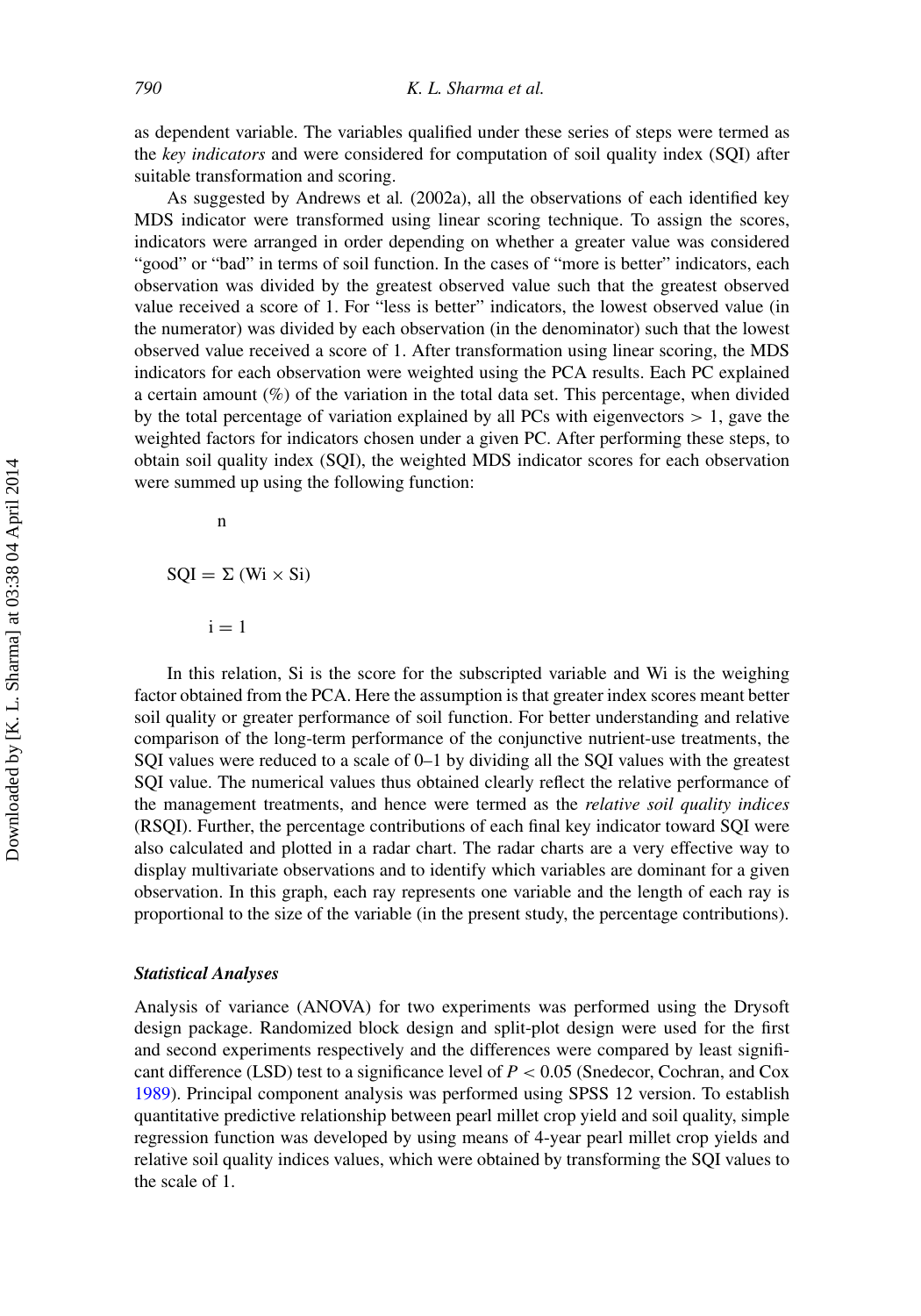# **Results and Discussion**

# *Influence of Various Soil and Nutrient-Management Treatments on Soil Quality Parameters*

*Experiment 1.* The results on the influence of tillage and nutrient-management practices on various physical, chemical, and biological soil quality parameters are presented in [Tables 1](#page-9-0) and [2.](#page-10-0) Soil reaction of the experimental plots was neutral to slightly alkaline with pH varying from 7.2 to 7.8 and electrical conductivity from 0.26 to 0.37 dS  $m^{-1}$ . Both of these parameters were not affected by the tillage and the nutrient-management treatments practiced over a period of 5 years. Organic C, which varied from 3.59 to 4.84 g kg<sup>-1</sup> across the treatments, was significantly influenced by both tillage as well as nutrient-management treatments, but their interaction effects were not significant. Conventional tillage  $+$  one interculture recorded the significantly greatest organic C content (4.67 g kg<sup>-1</sup>) followed by the practice of low tillage + one interculture (4.21 g kg<sup>-1</sup>), which are 20% and 8% greater, respectively. The reason for the relatively greater content of organic matter under conventional tillage compared to reduced tillage could not be understood. On the other hand, application of nutrients through 100% organics maintained significantly greater (11%) organic C content (4.59 g kg<sup>-1</sup>) over the conjunctive use of 50% N (organics) + 50% N (inorganics) (4.10 g kg<sup>-1</sup>) and 100% inorganics (4.10 g kg<sup>-1</sup>). Though the treatments showed a significant impact, the absolute quantity of organic C in these soils remained low when compared to the critical limits earlier suggested for Indian conditions ( $\lt 5.0$  g kg<sup>-1</sup>) (Tandon [2005\)](#page-26-9). A similar trend of low organic C status was previously reported by Khresat [\(2005\)](#page-24-13) and Sharma et al*.* [\(2004\)](#page-25-0) in rainfed Inceptisol soils. Available N ranging from 115.7 to 136.0 kg ha<sup>-1</sup> was significantly influenced by nutrient-management treatments while the tillage practices did not show any effect. The treatments of 100% organics (127.1 kg ha<sup>-1</sup>) as well as 100% inorganics (133.3 kg ha<sup>-1</sup>) were almost at par in maintaining soil available N. Available P content across the treatments varied from 27.1 to 42.7 kg P ha<sup> $-1$ </sup> but was not significantly influenced either by tillage or by the nutrient-management practices. Available K varied from 189.7 to 329.0 kg ha−<sup>1</sup> across the management practices and was significantly influenced by the tillage practices but not by the nutrient-management treatments. Of the tillage practices, conventional tillage  $+$  one interculture maintained greater available K (308.5 kg ha<sup>-1</sup>).

Among the secondary nutrients, exchangeable Ca varied from 3.38 to 5.02 cmol kg<sup>-1</sup> exchangeable Mg from 2.48 to 3.35 cmol kg<sup>-1</sup>, and available S from 24.6 to 39.5 kg ha<sup>-1</sup> across the treatments. It was observed that tillage showed significant influence only on exchangeable Ca but not on exchangeable Mg and available S. The nutrient-management practices showed significant influence only on available S, where application of nutrients through 100% organic sources recorded significantly greatest available S (38.7 kg ha<sup>-1</sup>). Tillage practices did not show any significant influence on any of the micronutrients whereas the nutrient-management treatments significantly influenced all the micronutrients except available B. The interaction effect of both tillage and nutrient-management treatments was observed only on available Cu and B. Of all the nutrient-management practices followed, application of nutrients through 50% N (organic)  $+ 50\%$  inorganic sources recorded significantly greatest available Zn (1.91 μg g<sup>-1</sup>), Fe (15.9 μg g<sup>-1</sup>), Cu  $(0.87 \,\mu g \,g^{-1})$ , and Mn (15.6  $\mu g \,g^{-1}$ ).

Biological variables have been highlighted as potential indictors of soil quality as they are frequently more sensitive to management than physical and or chemical properties (Bandick and Dick [1999;](#page-23-8) Mijangos et al. [2006;](#page-25-8) Saffigna et al*.* [1989\)](#page-25-9). Hence, monitoring of the biological variables provide an early identification of unsustainable agricultural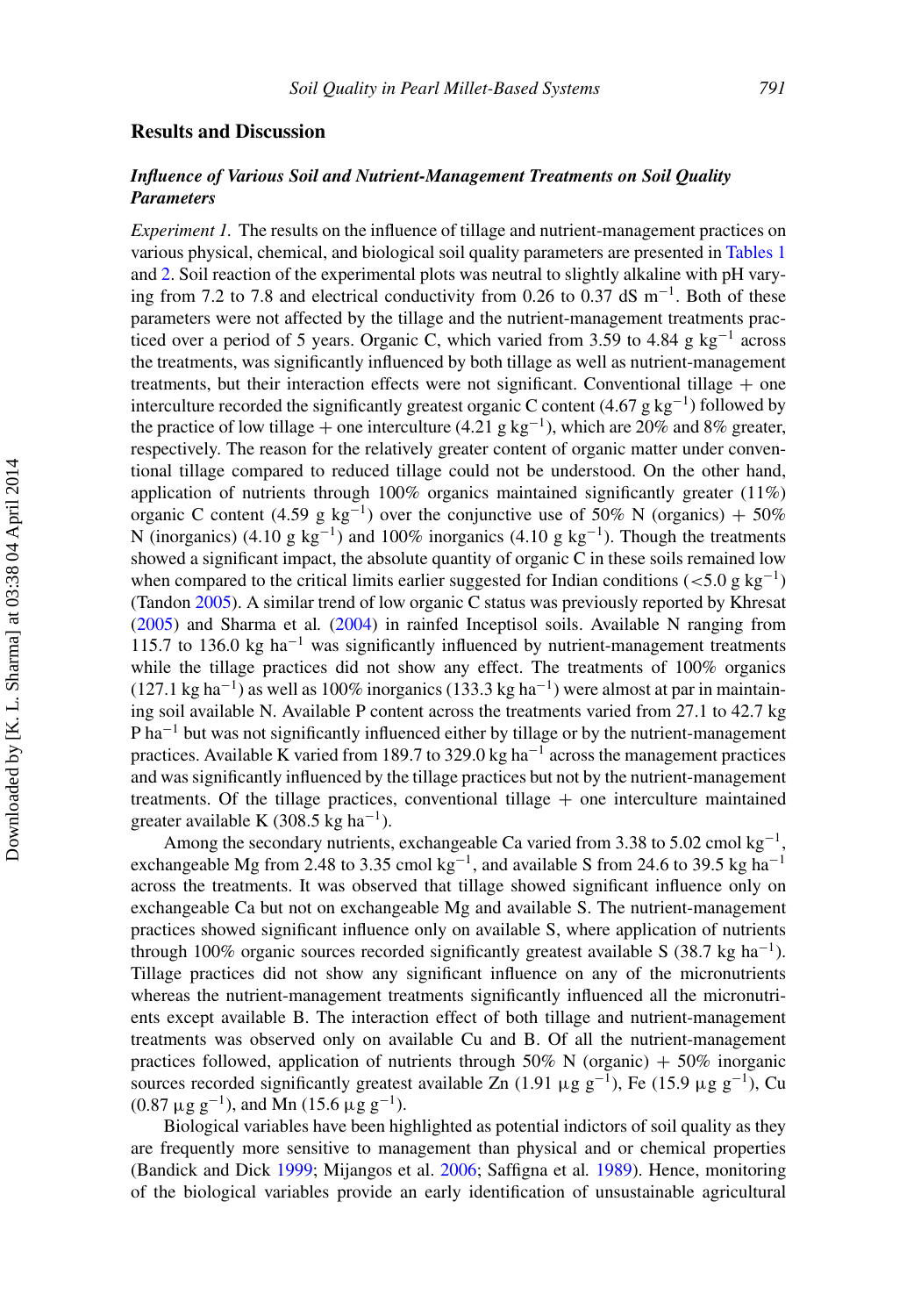Downloaded by [K. L. Sharma] at 03:38 04 April 2014 Downloaded by [K. L. Sharma] at 03:38 04 April 2014

**Table 1**

Effect of tillage and nutrient management practices on physicochemical and chemical soil quality parameters under pearl millet system in Inceptisols Effect of tillage and nutrient management practices on physicochemical and chemical soil quality parameters under pearl millet system in Inceptisols of Agra

|             |                                                  |            | $_{\rm EC}$       |                                    |                               |                               |                           | ೆ                                                             | Mg           |                          | Ч                                             | $\mathbf{H}$   | ්                  | $\sum_{n=1}^{\infty}$                       |                |
|-------------|--------------------------------------------------|------------|-------------------|------------------------------------|-------------------------------|-------------------------------|---------------------------|---------------------------------------------------------------|--------------|--------------------------|-----------------------------------------------|----------------|--------------------|---------------------------------------------|----------------|
|             |                                                  |            | (dS               |                                    | $N$ (kg<br>ha <sup>-1</sup> ) | $P$ (kg<br>ha <sup>-1</sup> ) | $K(kg$ ha <sup>-1</sup> ) | $\begin{pmatrix} \text{cmol} \\ \text{kg}^{-1} \end{pmatrix}$ | (cmol        | $\frac{S (kg}{na^{-1})}$ | $(\frac{1}{2}a)^{-1}$                         | $(\mu g^{-1})$ | $(\mu g_{-1})$     | $(\mu g^{-1})$                              | $B(\mu g)$     |
|             | No. Name of the treatments                       | 핁          | $\mathbf{n}^{-1}$ | $\frac{\text{OC}}{\text{kg}^{-1}}$ |                               |                               |                           |                                                               | $kg^{-1}$    |                          |                                               |                |                    |                                             | $g^{-1}$       |
|             | $CT + IC + 100%$ N (organic                      | 7.4        | 0.31              | 4.84                               | 131.1                         | 30.8                          | 269.1                     | 5.02                                                          | 3.04         | 39.5                     | .55                                           | 16.5           | 0.91               | 10.5                                        | 0.58           |
|             | source/compost)                                  |            |                   |                                    |                               |                               |                           |                                                               |              |                          |                                               |                |                    |                                             |                |
| $\mathbf 2$ | $CT + IC + 50\%$ N (organic) + 50%               | 7.8        | 0.37              | 4.74                               | 118.6                         | 33.8                          | 329.0                     | 3.89                                                          | 2.48         | 24.7                     | 1.77                                          | 18.2           | 0.69               | 16.9                                        | 0.66           |
|             | inorganic source)<br>CT + IC + 100% N (inorganic |            |                   |                                    |                               |                               |                           |                                                               |              |                          |                                               |                |                    |                                             |                |
| 3           |                                                  | 7.8        | 0.32              | 44                                 | 127.5                         | 37.9                          | 327.4                     | 4.09                                                          | 3.04         | 35.5                     | 1.31                                          | 14.7           | 0.63               | 11.8                                        | 0.51           |
|             | source)                                          |            |                   |                                    |                               |                               |                           |                                                               |              |                          |                                               |                |                    |                                             |                |
| 4           | LT + IC + 100% N (organic                        | 7.4        | 0.29              | 4.70                               | 132.8                         | 34.8                          | 267.1                     | 3.56                                                          | 3.35         | 38.7                     | 1.56                                          | 13.3           | 0.63               | 12.5                                        | 0.62           |
|             | source/compost)                                  |            |                   |                                    |                               |                               |                           |                                                               |              |                          |                                               |                |                    |                                             |                |
| n           | $LT + IC + 50\%$ N (organic) + 50%               | 7.4        | 0.27              | 3.72                               | 115.7                         | 31.7                          | 189.7                     | 3.38                                                          | 3.10         | 24.6                     | 1.99                                          | 15.1           | 0.61               | 13.5                                        | 0.53           |
|             | inorganic source)                                |            |                   |                                    |                               |                               |                           |                                                               |              |                          |                                               |                |                    |                                             |                |
| ∘           | rce)<br>$LT + IC + 100%$ N (inorganic sour       |            | 0.28              | $4.20$<br>$4.23$                   | 124.6                         | 27.1                          |                           |                                                               | 2.78         | 34.5<br>37.8             | Ł.                                            | 12.5           | 0.38<br>0.46       | $\begin{array}{c} 10.8 \\ 10.0 \end{array}$ |                |
|             | $LT +$ weedicide $+ IC + 100\%$ N                | 7.3<br>7.6 | 0.27              |                                    | 136.0                         | 29.7                          | 246.1<br>216.6            | $4.11$<br>$4.95$                                              |              |                          | $\ddot{s}$                                    |                |                    |                                             | $0.53$<br>0.56 |
|             | (organic source/compost)                         |            |                   |                                    |                               |                               |                           |                                                               |              |                          |                                               |                |                    |                                             |                |
| $\infty$    | $LT +$ weedicide $+ IC + 50\%$ N                 | 7.7        | 0.29              | 3.83                               | 124.6                         | 33.2                          | 270.9                     | 4.43                                                          | 3.23         | 28.5                     | 1.98                                          | 14.3           | 1.31               | 16.3                                        | 0.38           |
|             | (organic) $+50\%$ inorganic source)              |            |                   |                                    |                               |                               |                           |                                                               |              |                          |                                               |                |                    |                                             |                |
| Ó           | $LT + V = +1C + 1C + 1C$                         | 7.6        | 0.26              | 3.59                               | 129.1                         | 42.7                          | 278.2                     | 4.25                                                          | 3.08         | 24.8                     | 1.32                                          | 14.7           | 0.94               | 13.4                                        | 0.59           |
|             | (inorganic source)                               |            |                   |                                    |                               |                               |                           |                                                               |              |                          |                                               |                |                    |                                             |                |
|             | $LSD (P = 0.05)$                                 |            |                   |                                    |                               |                               |                           |                                                               |              |                          |                                               |                |                    |                                             |                |
|             | Between two main treatment means                 |            |                   | 0.37<br>0.34<br>NS                 | NS<br>9.14<br>NS              | <b>NS<br/>285</b><br>7.85     | $328$<br>$X2$             | 38<br>XX<br>XX                                                | <b>ES 25</b> | NS<br>3.33<br>5.76       | $\begin{array}{c} 28 \\ 28 \\ 28 \end{array}$ | 282            | NS<br>0.16<br>0.27 | <b>NS</b><br>2.95<br>NS                     | 225            |
|             | Between two subtreatment means                   | <b>222</b> | <b>ESS</b>        |                                    |                               |                               |                           |                                                               |              |                          |                                               |                |                    |                                             |                |
|             | Between two subtreatment means at                |            |                   |                                    |                               |                               |                           |                                                               |              |                          |                                               |                |                    |                                             |                |
|             | same main treatments                             |            |                   |                                    |                               |                               |                           |                                                               |              |                          |                                               |                |                    |                                             |                |
|             | ಕ<br>Between two main treatment means            | SN         | $^{2}S$           | SN                                 | $^{2}S$                       | 7.89                          | $^{2}S$                   | $^{2}S$                                                       | 0.50         | 7.13                     | $^{2}S$                                       | $^{2}S$        | 0.26               | $^{2}S$                                     | 0.13           |
|             | same or different subtreatments                  |            |                   |                                    |                               |                               |                           |                                                               |              |                          |                                               |                |                    |                                             |                |
|             |                                                  |            |                   |                                    |                               |                               |                           |                                                               |              |                          |                                               |                |                    |                                             |                |

<span id="page-9-0"></span>Notes. CT, conventional tillage; LT, low tillage; IC, interculture; NS, nonsignificant; and LSD, least significant difference. *Notes.* CT, conventional tillage; LT, low tillage; IC, interculture; NS, nonsignificant; and LSD, least significant difference.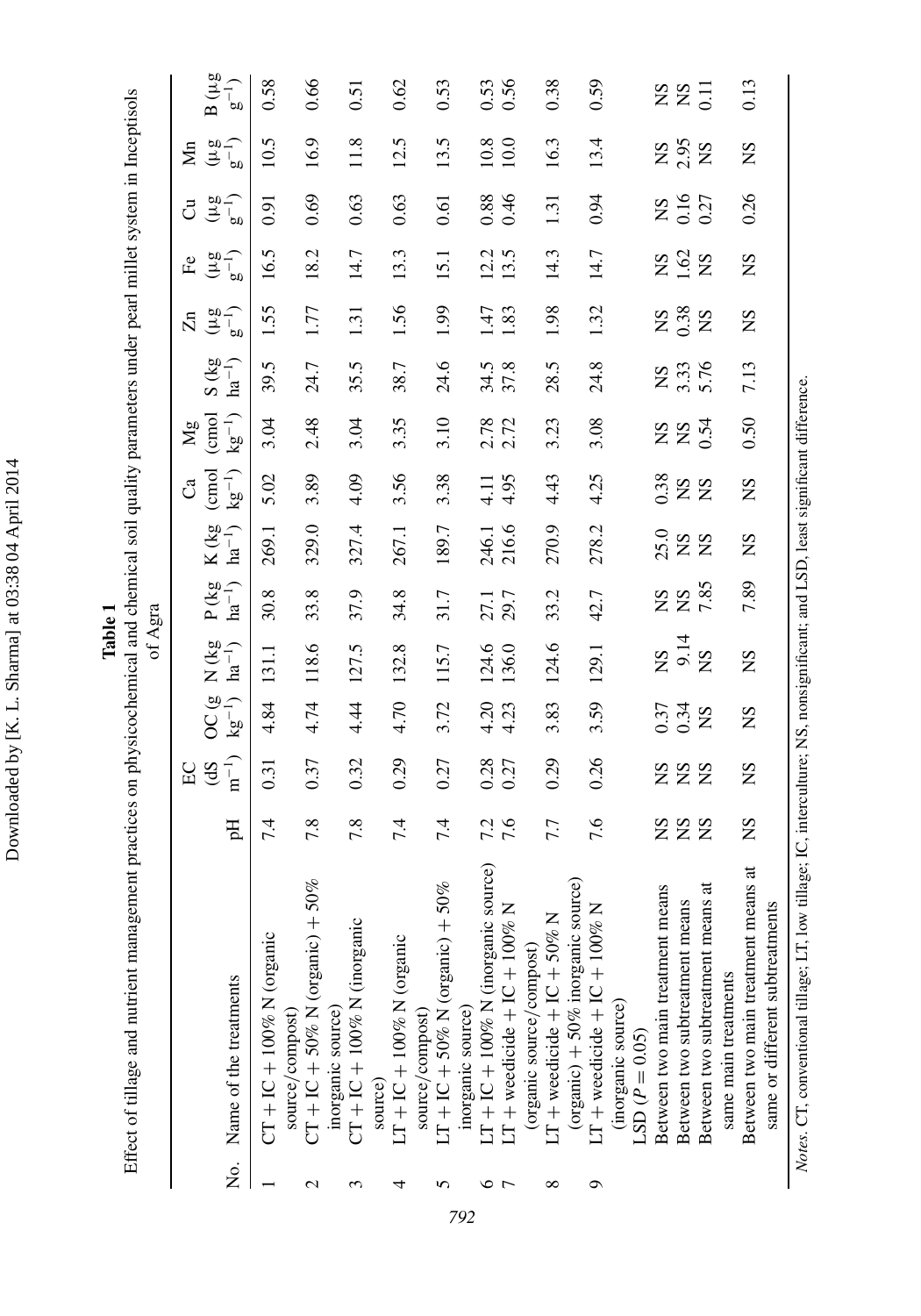|                                                     | $N-1$ 2 3 4 5 6 7 8 9 |
|-----------------------------------------------------|-----------------------|
|                                                     |                       |
|                                                     |                       |
|                                                     |                       |
|                                                     |                       |
|                                                     |                       |
|                                                     |                       |
| Downloaded by [K. L. Sharma] at 03:38 04 April 2014 |                       |
|                                                     |                       |
|                                                     |                       |
|                                                     |                       |
|                                                     |                       |
|                                                     |                       |

<span id="page-10-0"></span>Effects of tillage and nutrient-management practices on biological and physical soil quality parameters under pearl millet system in Inceptisols of Agra

| No.          | Name of the treatments                                                      | <b>DHA</b><br>$(\mu$ g TPF<br>$hr^{-1} g^{-1}$ of soil) | <b>MBC</b><br>$(\mu g g^{-1})$ | LC<br>$(\mu g g^{-1})$ | <b>BD</b><br>of soil) $(Mg\,m^{-3})$ | <b>MWD</b><br>(mm) |
|--------------|-----------------------------------------------------------------------------|---------------------------------------------------------|--------------------------------|------------------------|--------------------------------------|--------------------|
| $\mathbf{1}$ | $CT + IC + 100\%$ N (organic<br>source/compost)                             | 7.68                                                    | 61.5                           | 262.7                  | 1.20                                 | 0.29               |
| 2            | $CT + IC + 50\% N$ (organic) + 50%<br>inorganic source)                     | 5.56                                                    | 42.2                           | 241.6                  | 1.21                                 | 0.23               |
| 3            | $CT + IC + 100\%$ N (inorganic<br>source)                                   | 4.35                                                    | 44.7                           | 234.0                  | 1.28                                 | 0.25               |
| 4            | $LT + IC + 100\%$ N (organic<br>source/compost)                             | 7.31                                                    | 60.2                           | 282.8                  | 1.26                                 | 0.30               |
| 5            | $LT + IC + 50\% N (organic) + 50\%$<br>inorganic source)                    | 6.91                                                    | 48.2                           | 259.1                  | 1.28                                 | 0.24               |
| 6            | $LT + IC + 100\%$ N (inorganic<br>source)                                   | 5.19                                                    | 50.4                           | 237.9                  | 1.25                                 | 0.23               |
| 7            | $LT +$ weedicide + $IC + 100\%$ N<br>(organic source/compost)               | 8.35                                                    | 58.5                           | 248.3                  | 1.25                                 | 0.32               |
| 8            | $LT +$ weedicide + $IC + 50\%$ N<br>(organic) + 50 % inorganic source)      | 7.20                                                    | 49.2                           | 247.5                  | 1.28                                 | 0.26               |
| 9            | $LT +$ weedicide + $IC + 100\%$ N<br>(inorganic source)<br>LSD $(P = 0.05)$ | 6.77                                                    | 50.8                           | 233.3                  | 1.35                                 | 0.24               |
|              | Between two main treatment means                                            | 0.89                                                    | <b>NS</b>                      | <b>NS</b>              | 0.04                                 | <b>NS</b>          |
|              | Between two subtreatment means                                              | 0.63                                                    | 6.33                           | 15.9                   | 0.04                                 | 0.03               |
|              | Between two subtreatment means at<br>same main treatments                   | <b>NS</b>                                               | <b>NS</b>                      | <b>NS</b>              | <b>NS</b>                            | <b>NS</b>          |
|              | Between two main treatment means<br>at same or different subtreatments      | <b>NS</b>                                               | <b>NS</b>                      | <b>NS</b>              | <b>NS</b>                            | <b>NS</b>          |

*Notes.* CT, conventional tillage; LT, low tillage; IC, interculture; NS, nonsignificant; and LSD, least significant difference.

practices. This would be particularly relevant to soils with low resistance to degradation factors and low resilience. Of the three biological soil quality parameters assessed in the present study, only the dehydrogenase activity has been significantly influenced by the tillage practices, whereas the significant effect of nutrient-management treatments was observed on all the three parameters. Practice of low tillage  $+$  one interculture  $+$ weedicide recorded more DHA of 7.44  $\mu$ g TPF h<sup>-1</sup> g<sup>-1</sup> compared to other tillage practices. Among the nutrient-management treatments, application of nutrients through 100% organic sources recorded the significantly greatest dehydrogenase activity (7.78 μg TPF h<sup>-1</sup>g<sup>-1</sup>), microbial biomass C (60.1 µg g<sup>-1</sup> of soil), and labile C (275.7 µg g<sup>-1</sup> of soil). According to Pancholy and Rice [\(1973\)](#page-25-10), greater dehydrogenase activity in soil might be due to the more easily decomposable components of crop residues, owing to the greater metabolism of soil microorganisms. When the physical parameters of soil quality were considered, tillage treatments showed a significant influence only on soil bulk density, whereas the nutrient-management treatments significantly influenced both bulk density as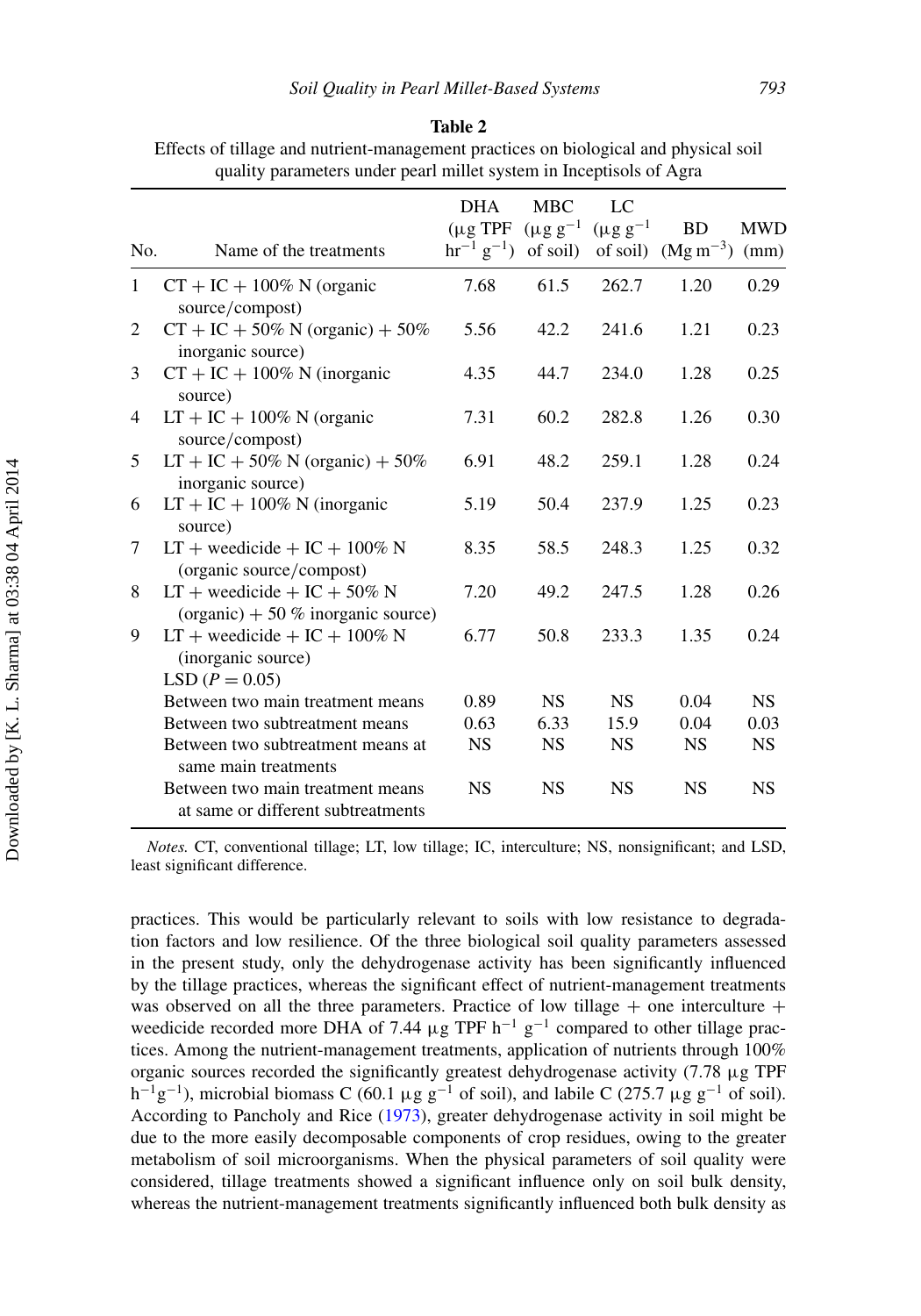well as mean weight diameter of the soil aggregates. Soil bulk density varied from 1.20 to 1.35 Mg m<sup>-3</sup> across the management treatments and was found significantly low under practice of conventional tillage + one interculture (1.23 Mg m<sup>-3</sup>). It was interesting to observe that soils which received nutrients through 100% organic sources maintained the significantly lowest bulk density (1.23 Mg m<sup>-3</sup>) and greatest mean weight diameter of soil aggregates (0.31 mm).

*Experiment 2.* In the second experiment, the influence of the long-term conjunctive nutrient-management treatments on various physical, chemical, and biological soil quality parameters were studied after 8 years of the experiment. The data presented in [Tables 3](#page-12-0) and [4](#page-13-0) indicated that except for pH and EC, all the soil quality parameters were significantly influenced by the management treatments. Soil pH of this experimental site was neutral to slightly alkaline, varying from 7.0 to 7.5, and the electrical conductivity varied from 0.23 to 0.30 dS m−<sup>1</sup> across the management treatments. Organic C and available N, ranging from 2.91 to 4.23 g kg<sup>-1</sup> and 122.78 to 150.9 kg ha<sup>-1</sup>, respectively, were found to be low with reference to the critical limits suggested for these soils (Tandon [2005\)](#page-26-9), whereas available P and available K were observed to be in the medium range, varying from 10.6 to 26.6 kg ha<sup>-1</sup> and 177.4 to 274.2 kg ha<sup>-1</sup>, respectively, across the management treatments. Of all the conjunctive nutrient-management treatments, application of  $50\%$  urea + 50% FYM maintained the greatest organic C content (4.23 g kg<sup>-1</sup>), available N (150.9 kg) ha<sup>-1</sup>), available P (26.6 kg ha<sup>-1</sup>), and available K (274.2 kg ha<sup>-1</sup>). Exchangeable Ca and Mg varied from 3.99 to 5.14 cmol kg<sup>-1</sup> and 1.53 to 2.45 c-mol kg<sup>-1</sup> respectively across the management treatments. The plots that received  $100\%$  RDF  $+ 25$  kg ZnSO<sub>4</sub> recorded significantly greater available S (32.2 kg ha<sup>-1</sup>), which was almost at par with 50% urea  $+ 50\%$  FYM (29.1 kg ha<sup>-1</sup>), whereas the lowest amount of S was observed in the control plot (20.8 kg ha<sup>-1</sup>). Among the micronutrients, available Zn, Fe, Cu, and Mn contents were high in these soils, whereas available B was in medium range. Even in case of micronutrients, the conjunctive application of 50% urea  $+$  50% FYM recorded significantly greatest available Fe (14.3 μg g<sup>-1</sup>), available Cu (2.40 μg g<sup>-1</sup>), and available B (0.52 μg g<sup>-1</sup>). The conjunctive nutrient-management treatments had a significant influence on biological as well as physical soil quality parameters. Dehydrogenase activity varied from 4.54 to 7.69 μg TPF  $h^{-1}g^{-1}$ , microbial biomass C from 34.2 to 53.4 μg  $g^{-1}$  of soil, and labile carbon from 227.6 to 323.1  $\mu$ g g<sup>-1</sup> of soil across the management treatments. Under both the experiments, microbial biomass C as well as labile C were significantly influenced by the management treatments and remained low in these soils. Zou et al. [\(2005\)](#page-26-10) also reported that young soils such as Inceptisols and Entisols had lower levels of microbial biomass C and labile organic C than older soils such as Ultisols and Oxisols. They also indicated that organic C levels in young soils were more labile than those in older soils with greater potential turnover rates and shorter potential turnover time for the young soils, suggesting that older soils either contain a high proportion of old organic materials or have high levels of organo-mineral association. The physical soil quality parameters such as bulk density varied from 1.19 to 1.33 Mg m<sup>-3</sup> while the mean weight diameter of soil aggregates ranged from 0.21 to 0.35 mm across the management treatments. Among the treatments, it was observed that application of 50% urea + 50% crop residue as well as 50% urea + 50% FYM maintained the greatest soil biological and physical soil quality.

#### *Influence on Key Indicators and Soil Quality Indices*

The main aim was to assess the impact of these management treatments on soil quality and also to identify the key indicators that influence on overall soil quality in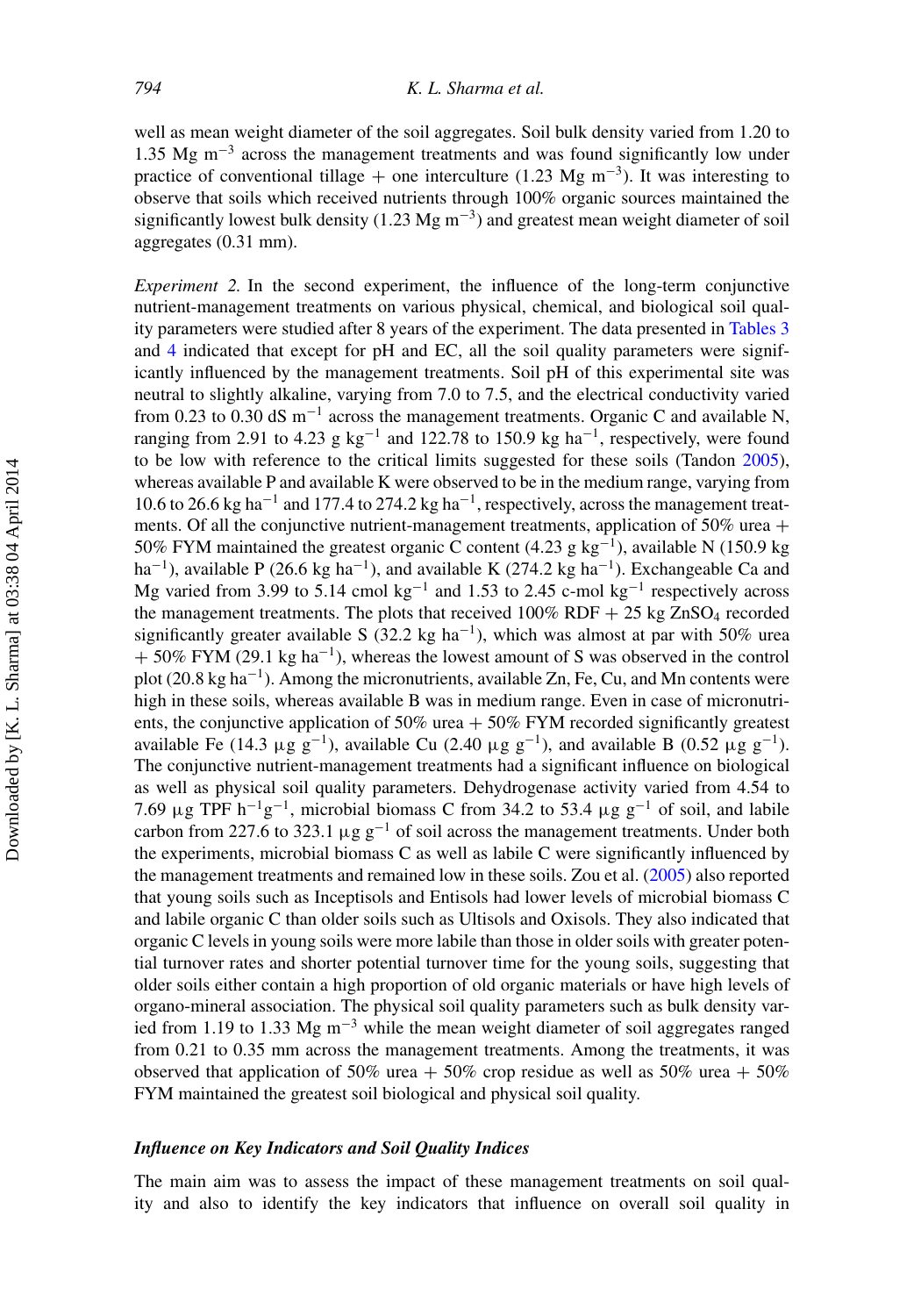Downloaded by [K. L. Sharma] at 03:38 04 April 2014 Downloaded by [K. L. Sharma] at 03:38 04 April 2014

|         | nent treatments on physicochemical and chemical soil quality parameters under pearl millet system in |                     | $\sum_{i=1}^{n}$<br>Ĵ<br>$\ddot{\mathbf{z}}$ |
|---------|------------------------------------------------------------------------------------------------------|---------------------|----------------------------------------------|
|         |                                                                                                      |                     | $\frac{1}{2}$                                |
|         |                                                                                                      |                     | م<br>م                                       |
| Table 3 |                                                                                                      | incentisols of Agra |                                              |
|         |                                                                                                      |                     |                                              |
|         | anagem<br>Ì                                                                                          |                     | ۲<br>Д                                       |

|                                                                  |                      |                                     |                                                                              |                                                                                     | mar i an ann dam                          |                                                                |                                      |                                                            |                                   |                                                                   |                                        |                                                          |                                        |                                   |
|------------------------------------------------------------------|----------------------|-------------------------------------|------------------------------------------------------------------------------|-------------------------------------------------------------------------------------|-------------------------------------------|----------------------------------------------------------------|--------------------------------------|------------------------------------------------------------|-----------------------------------|-------------------------------------------------------------------|----------------------------------------|----------------------------------------------------------|----------------------------------------|-----------------------------------|
|                                                                  |                      |                                     |                                                                              |                                                                                     |                                           |                                                                |                                      |                                                            |                                   |                                                                   |                                        |                                                          |                                        |                                   |
|                                                                  |                      | $EG \overline{G}$<br>$\overline{G}$ |                                                                              | $X \overset{\mathbf{g}}{\underset{\mathbf{a}}{\mathbf{g}}} \overset{\mathbf{g}}{=}$ |                                           | $\times \overline{\overset{\circ}{\mathbb{E}}}^{g-1}_{\rm aa}$ |                                      | $\mathbf{M}$ g $\mathrm{H}$<br>$\mathrm{M}$ g $\mathrm{H}$ |                                   |                                                                   |                                        | ರ <u>ತ</u> ್ಮ                                            |                                        |                                   |
| No. Name of the treatments                                       | Ηq                   |                                     | $\frac{OC}{(g \, kg^{-1})}$                                                  |                                                                                     | $P(Kg_{1})$                               |                                                                | င်္ $\overline{B}$ ကြံ               |                                                            | $S$ (kg<br>ha <sup>-1</sup> )     | $\bar{X}$ $\overset{\omega}{\neq}$ $\overset{\omega}{\downarrow}$ | E(3, 2)                                |                                                          |                                        | $\frac{1}{3}$<br>$\frac{1}{2}$    |
| T1: control                                                      |                      |                                     |                                                                              |                                                                                     |                                           |                                                                |                                      |                                                            |                                   |                                                                   |                                        |                                                          |                                        |                                   |
| T2: 50% urea $+50\%$ crop residue                                |                      |                                     |                                                                              |                                                                                     |                                           |                                                                |                                      |                                                            |                                   |                                                                   |                                        |                                                          |                                        |                                   |
| T3: 50% urea + 50% FYM                                           |                      |                                     |                                                                              |                                                                                     |                                           |                                                                |                                      |                                                            |                                   |                                                                   |                                        |                                                          |                                        |                                   |
| T4: $100\%$ RDF $+ 25$ kg ZnSO <sub>4</sub>                      | 0.004.02<br>0.004.02 | 338334<br>000002                    | 0<br>0<br>0<br>0<br>0<br>0<br>0<br>0<br>0<br>0<br>0<br>0<br>0<br>0<br>0<br>0 | 122.8<br>140.6<br>150.9<br>14.7<br>14.7                                             | 10 10 10 11<br>10 10 11 11<br>10 11 11 11 | 177.4<br>274.1<br>274.2<br>207.7<br>46.6                       | 3.93<br>5.15<br>5.03<br>5.03<br>5.03 | $1.57$<br>$1.445$<br>$1.445$<br>$1.445$<br>$0.37$          | 8<br>2011<br>2022<br>2023<br>2023 | $1.428$<br>$1.7838$<br>$0.65$                                     | 8.14<br>12.2<br>14.3.0<br>12.7<br>3.66 | $1.78$<br>$1.74$<br>$1.44$<br>$0.62$<br>$1.44$<br>$0.62$ | 9.51<br>13.2<br>14.4.8<br>16.8<br>2.82 | 8<br>0.52<br>0.0.0.0.0<br>0.0.0.0 |
| T5: farmers' method                                              |                      |                                     |                                                                              |                                                                                     |                                           |                                                                |                                      |                                                            |                                   |                                                                   |                                        |                                                          |                                        |                                   |
| $LSD (P = 0.05)$                                                 |                      |                                     |                                                                              |                                                                                     |                                           |                                                                |                                      |                                                            |                                   |                                                                   |                                        |                                                          |                                        |                                   |
| $M_{\alpha\beta}$ HVM ferrosic property to the $M_{\alpha\beta}$ |                      |                                     | rommandad doca of fartilizar                                                 |                                                                                     |                                           |                                                                |                                      |                                                            |                                   |                                                                   |                                        |                                                          |                                        |                                   |

<span id="page-12-0"></span>Notes. FYM, tarmyard manure; and RDF, recommended dose of fertilizer. *Notes.* FYM, farmyard manure; and RDF, recommended dose of fertilizer.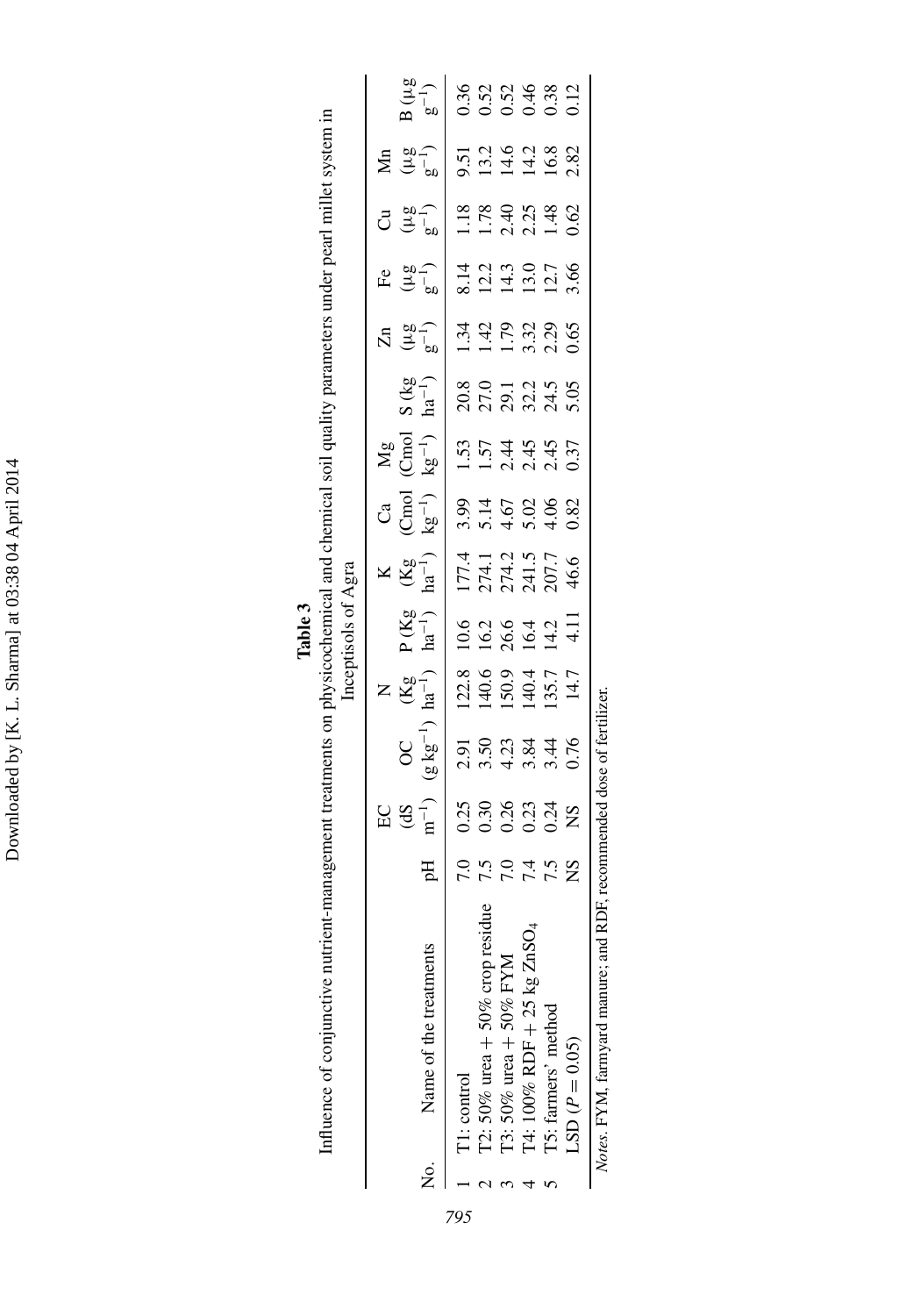|              | . .<br>. .                                |                                                          |                                            |                                    |                                  |              |
|--------------|-------------------------------------------|----------------------------------------------------------|--------------------------------------------|------------------------------------|----------------------------------|--------------|
| No.          | Name of the treatments                    | <b>DHA</b><br>$(\mu g$ TPF<br>$h^{-1}$ g <sup>-1</sup> ) | <b>MBC</b><br>$(\mu g g^{-1})$<br>of soil) | LC<br>$(\mu g g^{-1})$<br>of soil) | <b>BD</b><br>$(Mg\ m^{-3})$ (mm) | <b>MWD</b>   |
| $\mathbf{1}$ | T1: control                               | 4.54                                                     | 34.2                                       | 227.6                              | 1.33                             | 0.21         |
| 2            | T2: 50% urea $+$ 50% crop residue         | 7.69                                                     | 51.5                                       | 306.1                              | 1.19                             | 0.30         |
| 3            | T3: 50% urea + 50% FYM                    | 7.61                                                     | 53.4                                       | 323.1                              | 1.21                             | 0.35         |
| 4            | T4: $100\%$ RDF + 25 kg ZnSO <sub>4</sub> | 7.17                                                     | 41.4                                       | 285.7                              | 1.28                             | 0.27         |
| 5            | T5: farmers' method<br>$LSD (P = 0.05)$   | 7.01<br>1.27                                             | 42.9<br>7.27                               | 280.6<br>28.3                      | 1.32<br>0.07                     | 0.24<br>0.07 |
|              |                                           |                                                          |                                            |                                    |                                  |              |

<span id="page-13-0"></span>**Table 4** Influence of conjunctive nutrient-management treatments on biological and physical soil quality parameters under pearl millet system in Inceptisols of Agra

*Notes.* FYM, farmyard manure; and RDF, recommended dose of fertilizer.

these Inceptisols. Hence, after assessing the soil quality variables, the variables that are statistically significant were subjected to principal component analysis (PCA) and linear scoring techniques to identify the key indicators and to compute the overall soil quality indices.

*Experiment 1.* In the first experiment where the influences of tillage as well as the nutrientmanagement treatments were studied, it was observed that out of 19 soil quality parameters, only two parameters, pH and EC, were not significantly influenced either by tillage or by the nutrient-management treatments, and these were dropped from the PCA. In the PCA of 17 variables, six PCs had eigenvalues  $>1$  and explained 74.3% variance in the data set [\(Table 5\)](#page-14-0). In PC1, only two variables, MBC and MWD, were qualified as the highly weighted variables. In the rest of the PCs, only single variables of organic carbon in PC2, available Zn in PC3, exchangeable Ca in PC4, available Cu in PC5, and dehydrogenase assay (DHA) in PC6 were found to be highly weighted and were retained for the minimum data set (MDS). The correlation matrix [\(Table 6\)](#page-14-1) run for the variables qualified under PC1 revealed a significant correlation (0.696<sup>∗∗</sup>) but both the variables under PC1 were retained for the MDS considering the important role they play in soil quality. Hence, the parameters retained finally for the minimum data set were organic C, exchangeable Ca, available Zn, available Cu, dehydrogenase assay, microbial biomass C, and mean weight diameter and these were labeled as the key indicators for pearl millet system under Inceptisols of the Agra region.

To establish a quantitative relationship between the final key soil quality indicators and the crop yields, linear regressions were worked out using the seven final parameters retained in the data set and the average yields of pearl millet. Using the enter method (all variables simultaneously), a significant model has emerged which accounted for 82.3% of variance ( $R^2 = 0.82$ ) in the data set. The most significant variables at  $P < 0.05$  along with their β coefficients were exchangeable Ca (0.799; *P* < 0.000), available Cu (0.668; *P* < 0.006), DHA (–0.732; *P* < 0.008), MBC (0.644; *P* < 0.043), and MWD (–0.616; *P* < 0.012). These variables with large standardized  $\beta$  coefficients reflected significant influence on pearl millet yields whereas organic C and available Zn with relatively small β coefficient values reflected lower contributions to the pearl millet yield with a unit change. The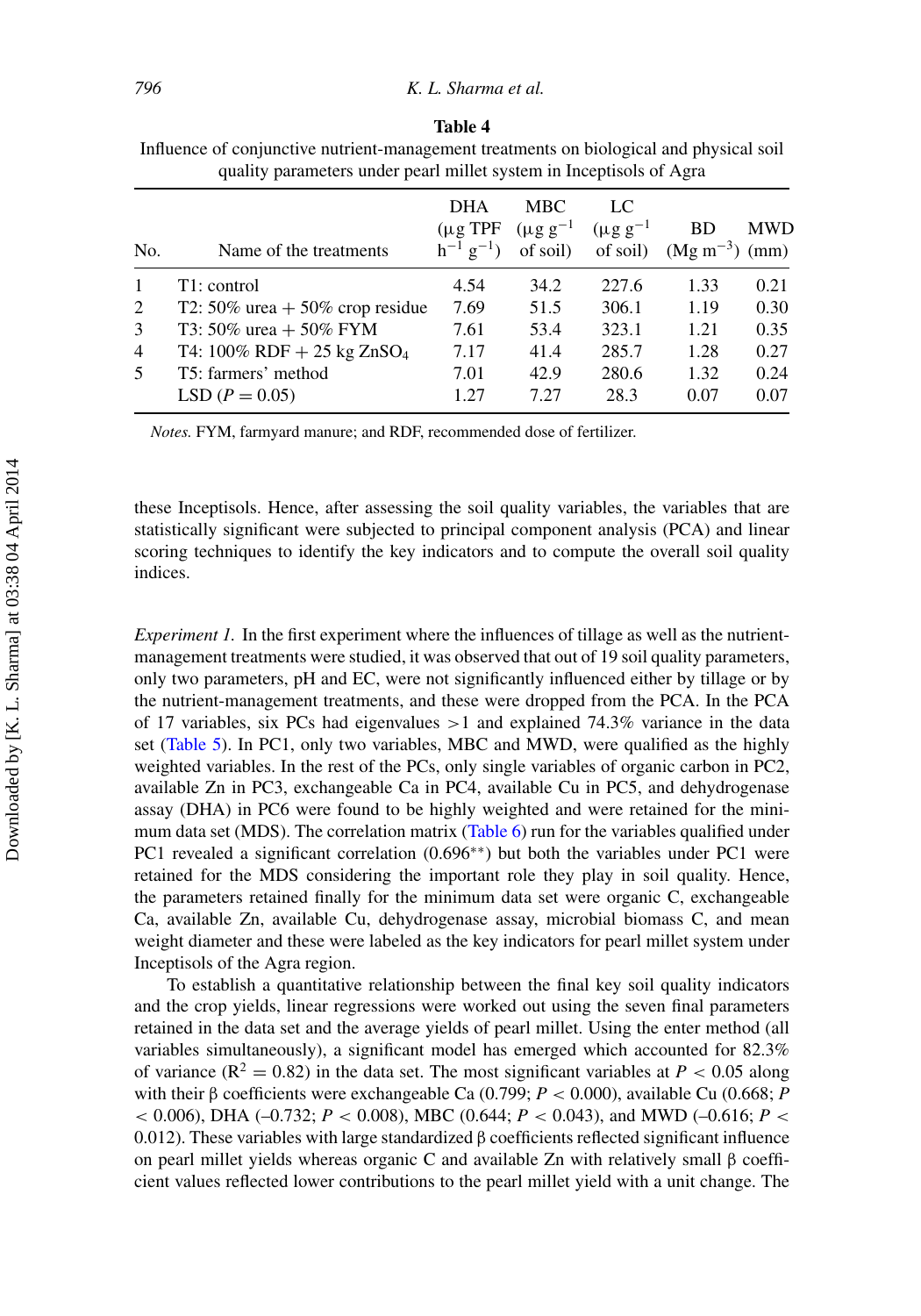<span id="page-14-0"></span>

Results of principal component analysis (PCA) of soil quality parameters as influenced by different tillage and nutrient-management treatments under pearl millet system

| Parameter                     | PC <sub>1</sub> | PC <sub>2</sub> | PC <sub>3</sub> | PC <sub>4</sub> | PC <sub>5</sub> | PC <sub>6</sub> |
|-------------------------------|-----------------|-----------------|-----------------|-----------------|-----------------|-----------------|
| Total eigenvalues             | 4.083           | 2.574           | 2.020           | 1.558           | 1.315           | 1.082           |
| Percentage of variance $(\%)$ | 24.019          | 15.141          | 11.887          | 9.166           | 7.734           | 6.363           |
| Cumulative percentage $(\%)$  | 24.019          | 39.159          | 51.047          | 60.213          | 67.947          | 74.310          |
| Eigenvectors                  |                 |                 |                 |                 |                 |                 |
| OC                            | 0.310           | 0.784           | $-0.206$        | 0.049           | 0.120           | $-0.177$        |
| N                             | 0.624           | $-0.135$        | 0.563           | $-0.007$        | 0.042           | 0.052           |
| P                             | $-0.326$        | $-0.059$        | 0.550           | 0.370           | 0.136           | 0.325           |
| K                             | $-0.276$        | 0.491           | 0.425           | $-0.044$        | 0.425           | $-0.234$        |
| Ca                            | 0.416           | 0.089           | 0.271           | $-0.647$        | 0.189           | 0.409           |
| Mg                            | 0.251           | $-0.377$        | 0.246           | 0.502           | 0.337           | $-0.389$        |
| S                             | 0.741           | 0.296           | 0.071           | $-0.223$        | $-0.060$        | $-0.245$        |
| Zn                            | $-0.040$        | $-0.209$        | $-0.745$        | $-0.111$        | 0.066           | $-0.018$        |
| Fe                            | $-0.311$        | 0.575           | $-0.125$        | 0.273           | 0.358           | 0.324           |
| Cu                            | $-0.182$        | $-0.391$        | 0.066           | $-0.326$        | 0.605           | $-0.102$        |
| Mn                            | $-0.547$        | 0.058           | $-0.311$        | 0.030           | 0.483           | 0.200           |
| B                             | 0.135           | 0.635           | 0.155           | 0.355           | $-0.281$        | 0.289           |
| <b>DHA</b>                    | 0.547           | $-0.420$        | $-0.339$        | 0.149           | 0.078           | 0.470           |
| <b>MBC</b>                    | 0.873           | $-0.149$        | 0.041           | 0.075           | 0.132           | 0.018           |
| <b>BD</b>                     | $-0.391$        | $-0.571$        | 0.290           | 0.249           | $-0.161$        | 0.090           |
| <b>MWD</b>                    | 0.812           | $-0.023$        | 0.009           | 0.063           | 0.224           | 0.174           |
| LC                            | 0.554           | 0.000           | $-0.378$        | 0.532           | 0.187           | $-0.100$        |
|                               |                 |                 |                 |                 |                 |                 |

# <span id="page-14-1"></span>**Table 6** Pearson's correlation matrix for highly weighted variables under PCs with high factor loading

| PC <sub>1</sub> | <b>MBC</b> | <b>MWD</b> |
|-----------------|------------|------------|
| <b>MBC</b>      | 1.00       | $0.696**$  |
| <b>MWD</b>      | $0.696**$  | 1.00       |
| Correlation sum | 1.696      | 1.696      |

∗∗Correlation is significant at *P* = 0.01 level.

relationship of the key indicators with mean pearl millet yield can be explained by the following equation:

 $Yld_{Pearl millet} = 102.4 + 107.5 (OC) + 348.5 (Ex. Ca)* - 85.9 (Zn) + 977.7 (Cu)*$ 

$$
-134.0 \, \text{(DHA)}^* + 20.7 \, \text{(MBC)}^*
$$

 $-3777.7 \text{(MWD)}^*$   $(\text{R}^2 = 0.82)(P = 0.05)$ 

Soil quality index calculation is a core issue in the process of soil quality evaluation though it is an indirect approach based on integrated evaluation of quality indicators and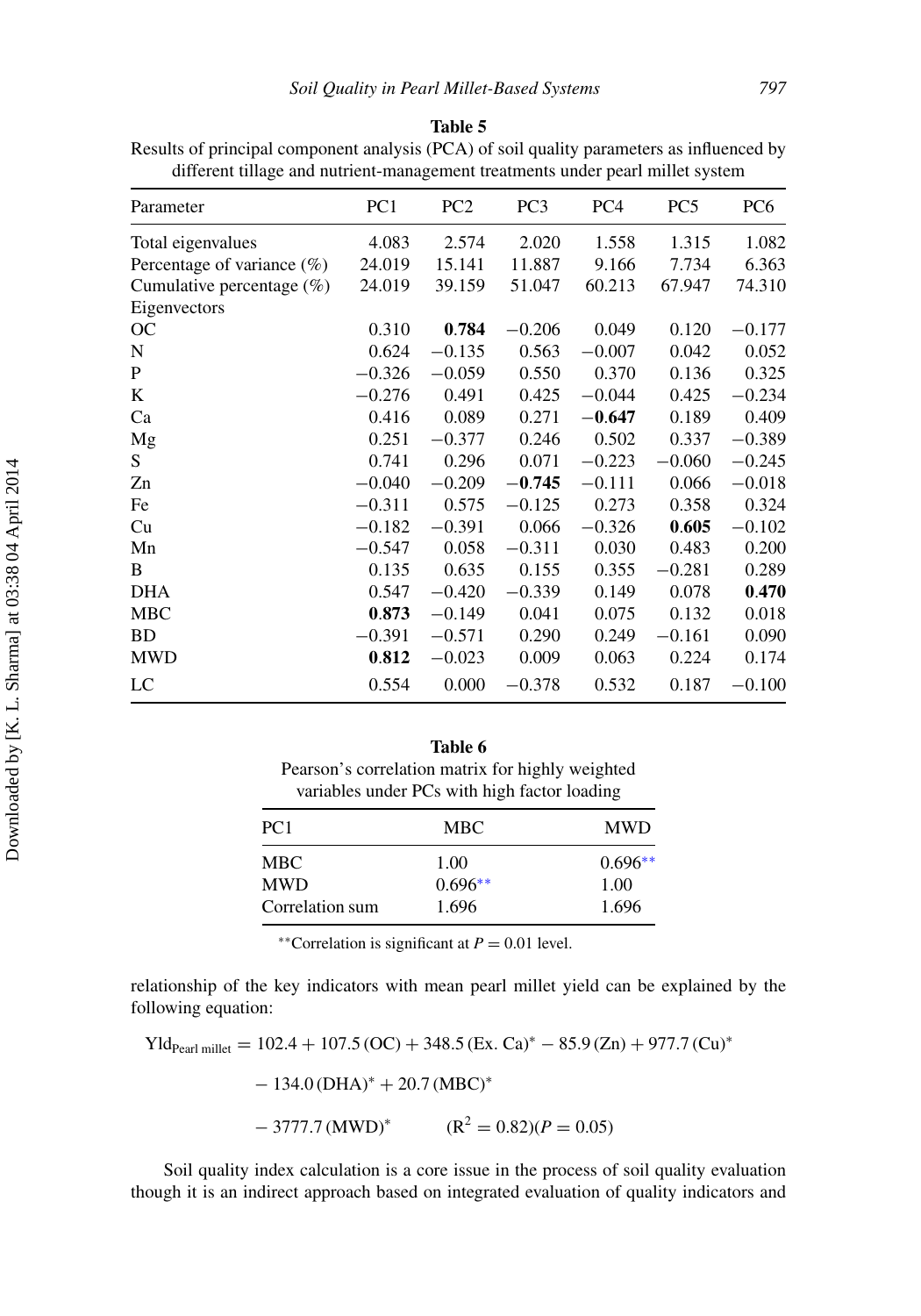<span id="page-15-0"></span>

| Η<br>ш |  |
|--------|--|
|--------|--|

| Soil quality indices and relative soil quality indices of the long-term tillage and |  |
|-------------------------------------------------------------------------------------|--|
| nutrient-management treatments under pearl millet system in Inceptisols of Agra     |  |

|   | Treatment                                                              | SOI               | <b>RSOI</b> |
|---|------------------------------------------------------------------------|-------------------|-------------|
| 1 | $CT + IC + 100\%$ N (organic source/compost)                           | 1.08              | 0.90        |
| 2 | $CT + IC + 50\% N$ (organic) + 50 % inorganic source)                  | 0.88              | 0.74        |
| 3 | $CT + IC + 100\%$ N (inorganic source)                                 | 0.86              | 0.72        |
| 4 | $LT + IC + 100\%$ N (organic source/compost)                           | 1.02              | 0.85        |
| 5 | $LT + IC + 50\% N$ (organic) + 50% inorganic source)                   | 0.88              | 0.74        |
| 6 | $LT + IC + 100\%$ N (inorganic source)                                 | 0.89              | 0.74        |
| 7 | $LT +$ weedicide $+ IC + 100\%$ N (organic source/compost)             | 1.05              | 0.88        |
| 8 | LT + weedicide + IC + 50% N (organic) + 50% inorganic source)          | 0.99              | 0.83        |
| 9 | $LT +$ weedicide + $IC + 100\%$ N (inorganic source)                   | 0.90 <sub>1</sub> | 0.75        |
|   | LSD $(P = 0.05)$                                                       |                   |             |
|   | Between two main treatment means                                       | 0.04              | <b>NS</b>   |
|   | Between two subtreatment means                                         | 0.06              | 0.05        |
|   | Between two subtreatment means at same main treatments                 | NS.               | <b>NS</b>   |
|   | Between two main treatment means at same or different<br>subtreatments | NS.               | <b>NS</b>   |

*Notes.* CT, conventional tillage; LT, low tillage; IC, interculture; NS, nonsignificant; and LSD, least square difference.

their weights. Soil quality indices computed using these seven key soil quality indicators varied from 0.86 to 1.08 across the tillage and nutrient-management treatments practiced for pearl millet system [\(Table 7](#page-15-0) and [Figure 1\)](#page-15-1). For simple understanding, the soil quality indices were reduced to a scale of one and termed *relative soil quality indices* (RSQI), which varied between 0.72 to 0.90. It was observed that tillage as well as the nutrientmanagement treatments played a significant role in influencing the soil quality indices,

<span id="page-15-1"></span>

**Figure 1.** Average effects of tillage and nutrient-management treatments on soil quality indices under pearl millet system in Inceptisols of Agra.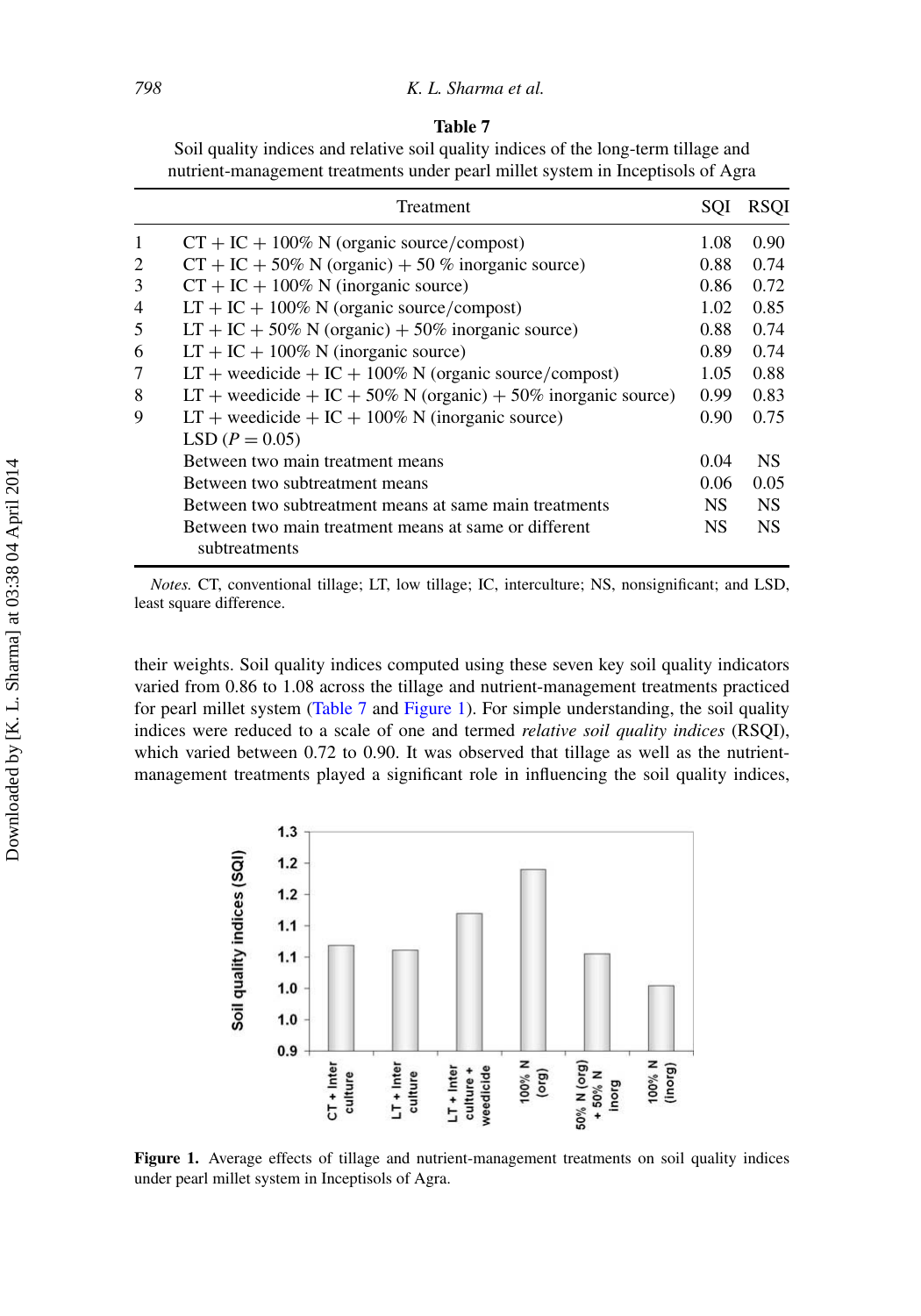

**Figure 2.** Percentage contributions of key soil quality indicators toward soil quality indices (SQI) as influenced by tillage and nutrient-management treatments under pearl millet system in Inceptisols of Agra.

whereas their interaction effects were not so conspicuous. When averaged over the nutrientmanagement treatments, practice of low tillage  $+$  one interculture  $+$  weedicide resulted in greater soil quality index of 0.98 followed by practice of conventional tillage  $+$  one interculture (0.94), which was at par with the practice of low tillage  $+$  one interculture (0.93). Among the nutrient-management treatments, it was interesting to note that application of nutrients solely through 100% organic sources maintained the greatest soil quality with SQI value of 1.05, whereas the remaining two nutrient-management treatments, 50% N (organic)  $+50\%$  (inorganic source) as well as 100% N (inorganic source) with SQI values of 0.92 and 0.88, maintained soil quality at par with each other respectively. When we studied the simultaneous influence of tillage and nutrient-management treatments (interactions) on soil quality, we observed that, despite being statistically nonsignificant, the relative order of performance of these treatments in influencing soil quality as indicated by SQI values was  $CT + IC + 100\%$  N (organic source/compost) (1.08) > LT + weedicide + IC + 100% N (organic source/compost) (1.05) > LT + IC + 100% N (organic source/compost) (1.02) > LT + weedicide + IC + 50% N (organic) + 50 % inorganic source)  $(0.99) > LT +$  weedicide + IC + 100% N (inorganic source)  $(0.90) > LT +$ IC + 100% N (inorganic source)  $(0.89) > CT + IC + 50%$  N (organic) + 50% inorganic source)  $(0.88) = LT + IC + 50\% N$  (organic) + 50% inorganic source)  $(0.88) > CT +$  $IC + 100\%$  N (inorganic source) (0.86). In this experiment, the average percentage contributions of key indicators toward soil quality indices were organic C (17%), exchangeable Ca (10%), available Zn (9%), available Cu (6%), dehydrogenase assay (6%), microbial biomass carbon (25%), and mean weight diameter (27%).

*Experiment 2.* In the second experiment, the long-term influence of conjunctive nutrientmanagement treatments on 19 soil quality parameters has been studied in pearl millet system. It was observed that out of 19 soil quality variables, only two variables (viz., pH and EC) were not significantly influenced by the management treatments and were dropped from the PCA. In the PCA of 17 variables, three PCs had eigenvalues  $>1$  and explained 79.0% variance in the data set (Table 8). In PC1, five variables [viz., organic C, available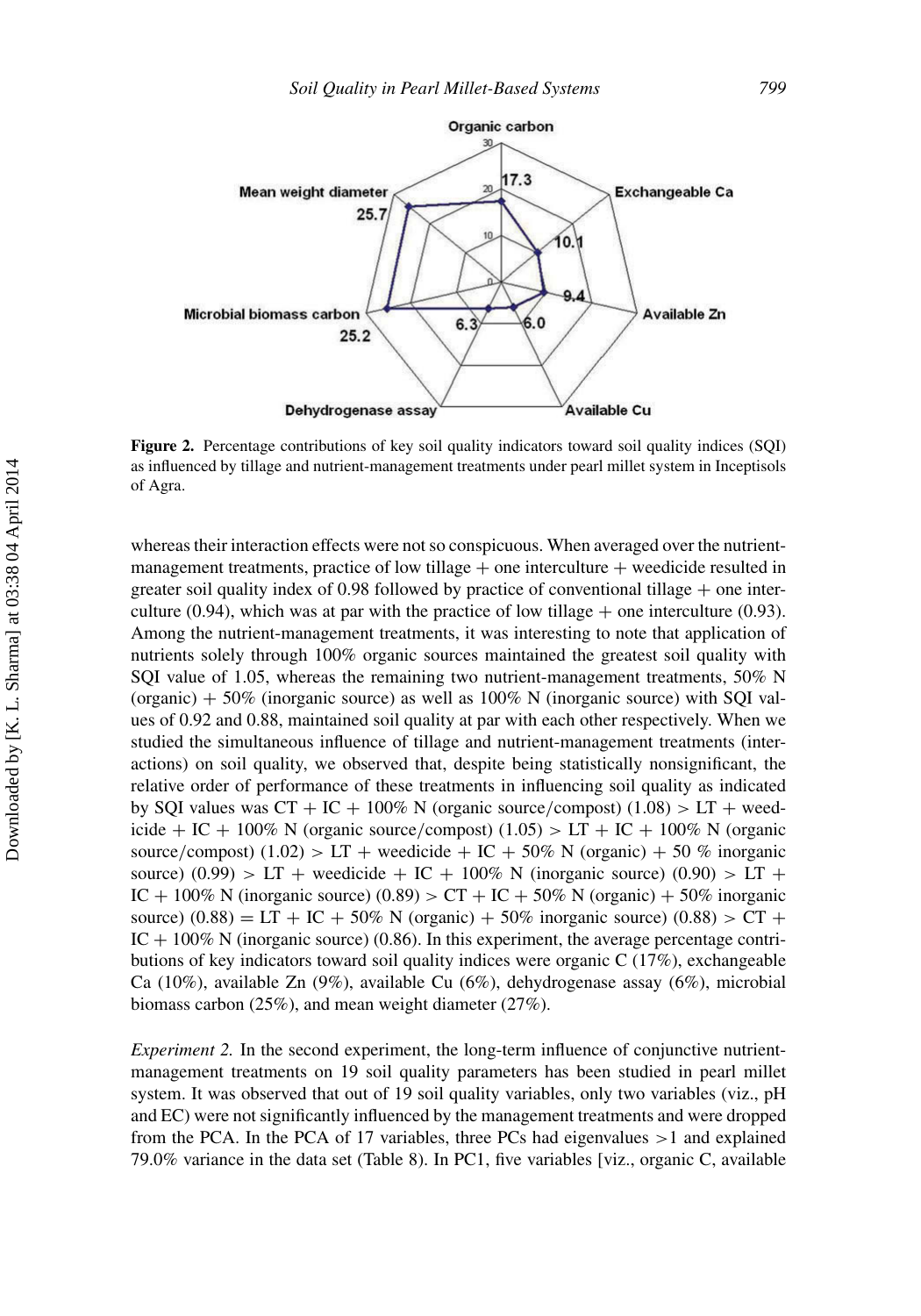| anıe |  |
|------|--|
|------|--|

Results of principal component analysis (PCA) of soil quality parameters as influenced by different conjunctive nutrient-management treatments under pearl millet system in Inceptisols of Agra

| No.                           | PC <sub>1</sub> | PC <sub>2</sub> | PC <sub>3</sub> |
|-------------------------------|-----------------|-----------------|-----------------|
| Total eigenvalues             | 9.393           | 2.665           | 1.368           |
| Percentage of variance $(\%)$ | 55.253          | 15.678          | 8.047           |
| Cumulative percentage $(\%)$  | 55.253          | 70.930          | 78.977          |
| Eigenvectors                  |                 |                 |                 |
| OC                            | 0.825           | 0.074           | 0.247           |
| N                             | 0.850           | 0.131           | $-0.256$        |
| P                             | 0.816           | $-0.129$        | $-0.127$        |
| K                             | 0.813           | $-0.180$        | 0.055           |
| Ca                            | 0.651           | $-0.287$        | 0.543           |
| Mg                            | 0.513           | 0.795           | $-0.031$        |
| S                             | 0.736           | 0.200           | 0.465           |
| Zn                            | 0.297           | 0.816           | 0.293           |
| Fe                            | 0.778           | 0.323           | $-0.197$        |
| Cu                            | 0.821           | 0.230           | 0.104           |
| Mn                            | 0.559           | 0.525           | $-0.432$        |
| B                             | 0.716           | $-0.440$        | 0.356           |
| <b>DHA</b>                    | 0.812           | 0.041           | $-0.022$        |
| <b>MBC</b>                    | 0.767           | $-0.323$        | $-0.445$        |
| LC                            | 0.912           | $-0.160$        | $-0.173$        |
| <b>BD</b>                     | $-0.650$        | 0.603           | 0.178           |
| <b>MWD</b>                    | 0.861           | $-0.228$        | $-0.009$        |

N, available Cu, labile C, and mean weight diameter (MWD)] were qualified as the highly weighted variables. In PC2, exchangeable Mg and available Zn were the highly weighted variables whereas in PC3, only exchangeable Ca was the highly weighted variable. The correlation matrix [\(Table 9\)](#page-18-0) run for the variables qualified under PC1 revealed a quite significant correlation among all the five variables. However, considering their importance, we thought it appropriate to retain all the five variables (viz., organic C, available N, available Cu, labile C, and MWD). In PC2, the correlation analysis between the variables qualified revealed a significant correlation and hence available Zn was retained for final MDS while exchangeable Mg was dropped from the final MDS. Hence, the final parameters that were retained for the final MDS were organic C, available N, exchangeable Ca, available Zn and Cu, labile C, and mean weight diameter and were termed as the key indicators for pearl millet system under Inceptisols of Agra. As was done in experiment 1, to establish a quantitative relationship between the key soil quality indicators and average pearl millet yields, linear regressions were worked out using the seven final key soil quality indicators and the average pearl millet yields, All the variables were entered simultaneously and a significant model has emerged that accounts for 70.0% variance ( $\mathbb{R}^2 = 0.70$ )<sup>\*</sup> in the data set. The relationship between crop yield and key soil quality indicators could be explained as follows: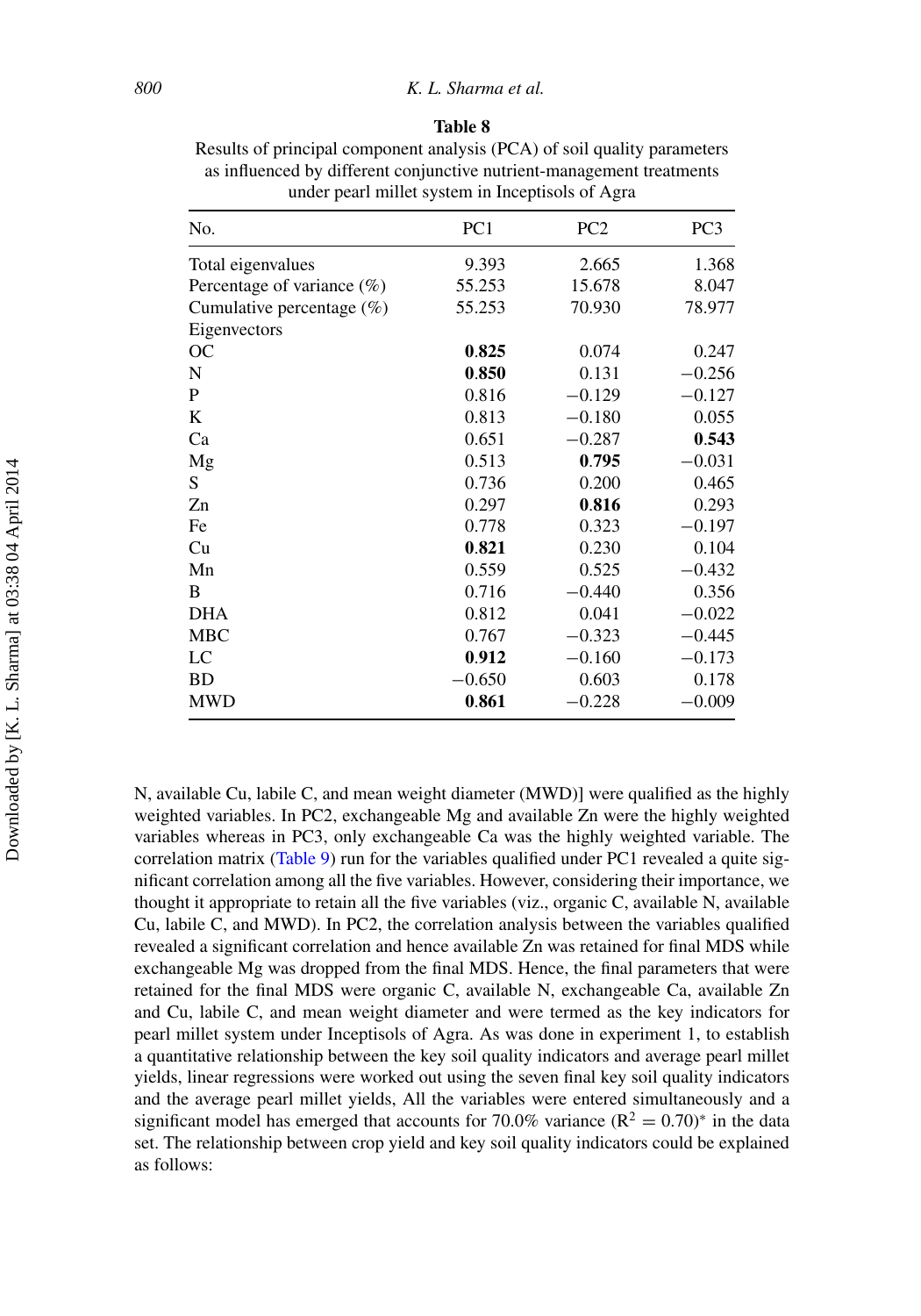| roading         |           |           |           |           |            |  |  |  |
|-----------------|-----------|-----------|-----------|-----------|------------|--|--|--|
| PC <sub>1</sub> | OC        | N         | Cu        | LC        | <b>MWD</b> |  |  |  |
| OC              | 1.00      | $0.574*$  | $0.685**$ | $0.779**$ | $0.703**$  |  |  |  |
| N               | $0.574*$  | 1.00      | $0.787**$ | $0.733**$ | $0.759**$  |  |  |  |
| Cu              | $0.685**$ | $0.787**$ | 1.00      | $0.669**$ | $0.679**$  |  |  |  |
| LC              | $0.779**$ | $0.733**$ | $0.669**$ | 1.00      | $0.750**$  |  |  |  |
| <b>MWD</b>      | $0.703**$ | $0.759**$ | $0.679**$ | $0.750**$ | 1.00       |  |  |  |
| Correlation sum | 3.741     | 3.853     | 3.820     | 3.931     | 3.891      |  |  |  |
| PC <sub>2</sub> | Mg        | Zn        |           |           |            |  |  |  |
| Mg              | 1.00      | $0.735**$ |           |           |            |  |  |  |
| Zn              | $0.735**$ | 1.00      |           |           |            |  |  |  |
| Correlation sum | 1.735     | 1.735     |           |           |            |  |  |  |

<span id="page-18-0"></span>**Table 9** Pearson's correlation matrix for highly weighted variables under PC's with high factor loading

<sup>∗</sup>Correlation is significant at  $P = 0.05$  level. <sup>∗</sup>\*Correlation is significant at  $P = 0.01$  level.

Yld<sub>Pearl millet</sub> = 
$$
-532.7 + 13.5
$$
 (OC)  $- 3.62$  (available N) + 263.0 exc. Ca.

 $+ 194.8$  (available Zn)  $+ 315.8$  (available Cu)  $+ 2.45$  (LC)

$$
- 1271.0 \, (\text{MWD}) \quad (\text{R}^2 = 0.70)^* (P = 0.05)
$$

When soil quality indices (SQI) were computed using these seven key indicators, SQI values varied from 2.33 to 3.47 across the conjunctive nutrient-management treatments (Figure 3). In this case also, the SQI values were reduced to a scale of 0–1 termed as *relative soil quality indices* (RSQI), which varied from 0.64 to 0.95. Among all the treatments



**Figure 3.** Soil quality indices as influenced by long-term use of conjunctive nutrient-management treatments under pearl millet system in Inceptisols of Agra.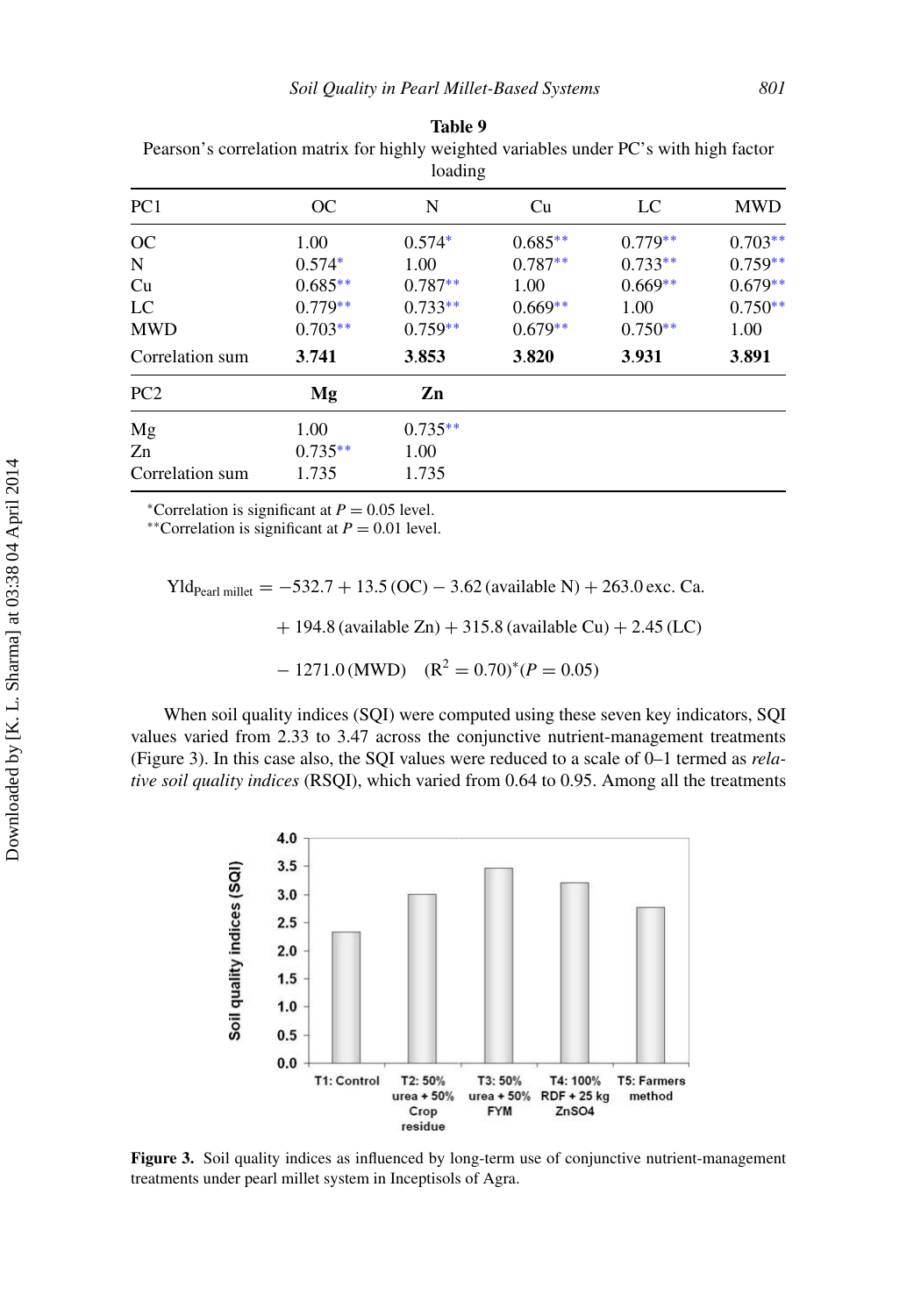<span id="page-19-0"></span>

**Figure 4.** Percentage contributions of key soil quality indicators towards soil quality indices in longterm conjunctive nutrient-management treatments under pearl millet system in Inceptisols of Agra.

practiced, the application of 50% urea  $+$  50% FYM showed the greatest SQI of 3.47, which was at par with  $100\%$  RDF + 25 kg zinc sulfate (ZnSO<sub>4</sub>) (3.20). Irrespective of their statistical significance, the relative order of performance of the conjunctive nutrientmanagement treatments in influencing soil quality in terms of SQI was T3,  $50\%$  urea + 50% FYM (3.47) > T4, 100% RDF + 25 kg ZnSO<sub>4</sub> (3.20) > T2, 50% urea + 50% crop residue (3.01) > T5, farmers' method (2.77) > T1, control (2.33). The average percentage contributions of the key indicators to soil quality indices were organic carbon (19%), available N (20%), exchangeable Ca (3%), available Zn (4%) and Cu (17%), labile carbon (20%), and mean weight diameter (17%) [\(Figure 4\)](#page-19-0).

### *Relevance of the Identified Key Soil Quality Indicators on Soil Functions*

When the findings of both the experiments were considered together, the set of soil quality parameters that emerged as the key indicators for these rainfed Inceptisol soils were organic C, available N, exchangeable Ca, available Zn and Cu (chemical indicators); labile C, dehydrogenase assay, and microbial biomass C (biological indicators); and mean weight diameter (physical indicator). The importance of identifying key indicators for a given set of soil and climatic and crop conditions lies in the fact that these indicators help the land managers to take effective steps to improve soil quality for greater productivity. For Inceptisols, which are coarse textured and generally low in organic matter, buildup and maintenance of soil organic C becomes a challenging task. As evident from these results, use of organic sources of nutrients along with the inorganic sources can help in building up of the soil organic C if practiced on a long-term basis. Soil organic matter has a great deal of control on many of the key soil functions (Doran and Parkin [1994\)](#page-24-12). It acts as a main source and sink of nutrients such as C, N, and partly of P and S, affects the micronutrient availability in soils (Frank, Ishida, and Suda [1976;](#page-24-14) Sharma and Chaudhary [2007\)](#page-25-1) and is essential for maintaining good soil structure especially in low clay content soils as in the case of the present Inceptisols under study by helping in forming and stabilizing soil aggregates (Dalal and Mayer [1986\)](#page-23-9). If intensive agriculture is practiced in these soils, there is every possibility of decrease in organic-matter content, which ultimately leads to loss in soil productivity (Hussain et al. [1999\)](#page-24-15) because it correlates with a number of important physical, chemical,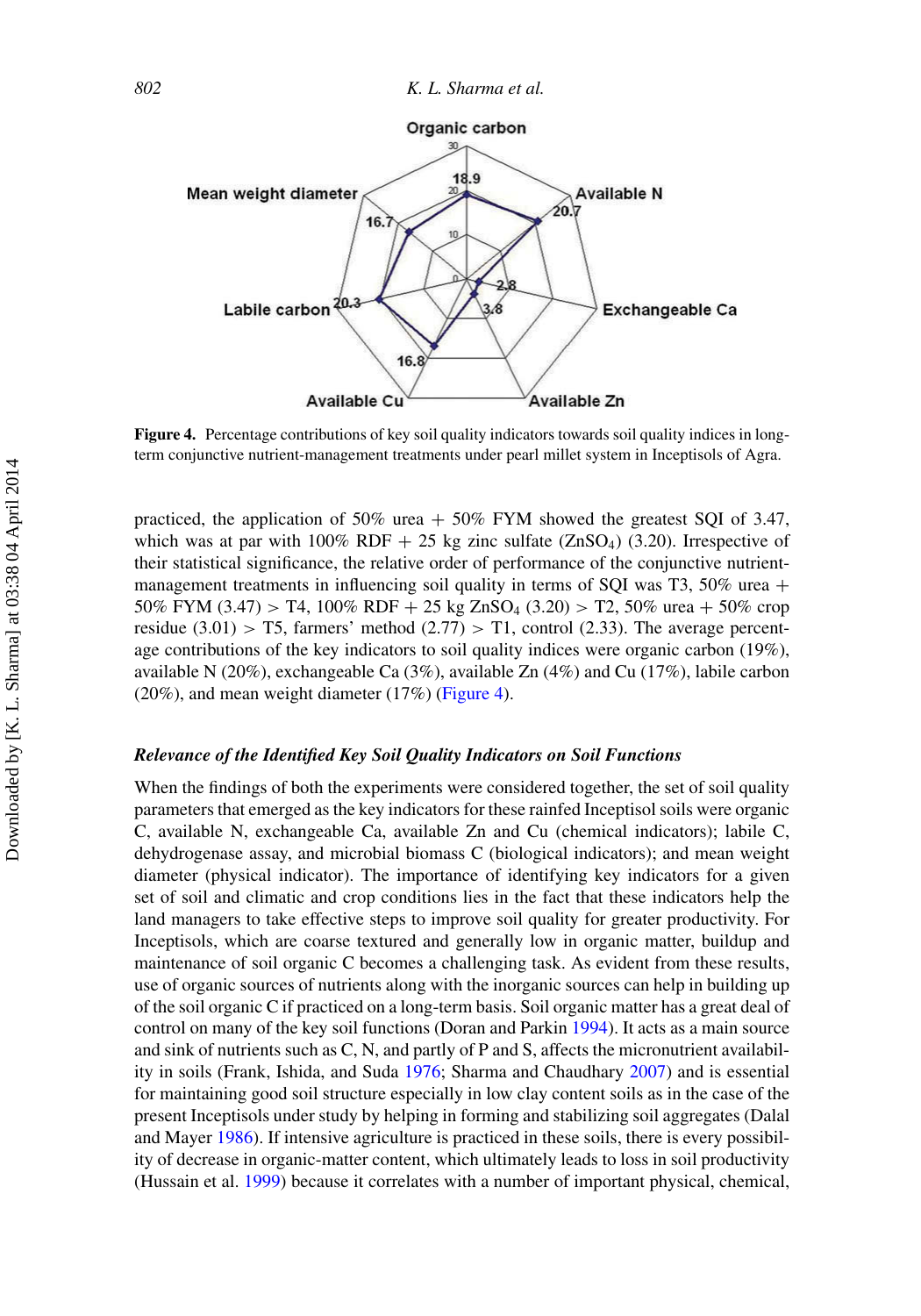and microbiological properties. Hence**,** organic matter and organic matter–dependent properties become the most promising indicators for use in a soil quality assessment (Wander and Drinkwater [2000\)](#page-26-11). Another important key indicator identified for these soils was available N. In the present study, despite the combined use of organic and inorganic sources of nutrients, available soil N trailed to the level much lower than the critical limit suggested for Indian conditions ( $\langle 280 \text{ kg N} \text{ ha}^{-1} \rangle$ ). Hence, any management practices that focus on improving this indicator become very crucial for ensuring greater crop yields. It is well established that micronutrients play an essential role in balanced plant nutrition and also for the growth and development of crops (Talukdar, Basumatary, and Dutta [2009\)](#page-26-12). In this study, available Cu and Zn have emerged as the key indicators for these Inceptisol soils. The availability of micronutrients is usually influenced by the physicochemical properties of the soil as well as their distribution in soil (Sharma and Chaudhary [2007\)](#page-25-1). To understand the inherent capacity of soil to supply these nutrients to plants, knowledge of the status of micronutrients and their interrelationship with soil characteristics is very helpful. Some studies revealed that organic C has a positive effect on available Zn, Cu, Mn, and Fe (Follett and Lindsay [1970;](#page-24-16) Karim, Sedberry, and Miller [1976;](#page-24-17) Katyal et al. [1991\)](#page-24-18). Besides soil characteristics, land-use pattern also plays a vital role in governing the nutrient dynamics and fertility of soils (Venkatesh et al. [2003\)](#page-26-13). Because of continuous cultivation, soils under a particular land-use system may directly or indirectly modify the DTPA-extractable micronutrient content and their availability to crops apart from affecting the soil physicochemical properties. So, periodical assessment of these key soil properties along with micronutrient status under different land-use systems may have significant importance to ensure appropriate fertility management (Talukdar, Basumatary, and Dutta [2009\)](#page-26-12).

Apart from the chemical soil quality parameters, soil biological parameters such as labile carbon, dehydrogenase assay, and microbial biomass C emerged as the key indicators for these soils. In fact, these parameters serve as the potential early, sensitive indicators of soil degradation and contamination. According to Nortcliff [\(2002\)](#page-25-11), biological attributes are very dynamic and exceptionally sensitive to changes in soil conditions, which make them preferential for short-term evaluations. These biological processes or indicators, apart from mediating the nutrient cycling (Mandal et al., [2007\)](#page-24-4), are very closely related to the cycling of soil organic matter (SOM), which is a key component of soil quality (Beyer et al. [1993;](#page-23-10) Barrios et al. [2006\)](#page-23-11). Microbial biomass C is a very dynamic and sensitive indicator of a long-term decline in total soil organic matter (Powlson, Brookes, and Christensen [1987;](#page-25-12) Cameron et al. [1998;](#page-23-12) Grace and Sharma [2010\)](#page-24-19) fluctuating with weather, crop, input, and season (Garcia and Rice [1994\)](#page-24-20). Another important key indicator that emerged in our study was the dehydrogenase activity. It is thought to reflect the total range of oxidative activity of soil microflora and consequently may be considered to be a good indicator of microbial activity (Nannperi, Grego, and Ceccanti 1990). The increase in dehydrogenase activity and microbial biomass would be in proportion to the addition of number and amount of nutrients (Manjaiah and Singh [2001;](#page-24-21) Masto et al. [2006\)](#page-25-13). Soil labile organic C, another key indicator identified for the Inceptisol soils under study, is most active fraction of soil organic C with rapid turnover rates and would change substantially as a result of disturbance and management (Coleman, Crossley, and Hendrix [1996;](#page-23-13) Harrison, Broecker, and Bonani [1993;](#page-24-22) Zou et al. [2005\)](#page-26-10). In view of the foregoing discussion, the relevance of MBC and LC in the Inceptisols under this study becomes very high because these soils, besides being low in soil fertility, are also poor in biological soil functions.

The only physical parameter that has emerged as the key soil quality indicator for these Inceptisols is the mean weight diameter. It measures the aggregate stability, which refers to the resistance of soil aggregates to breakdown by water and mechanical force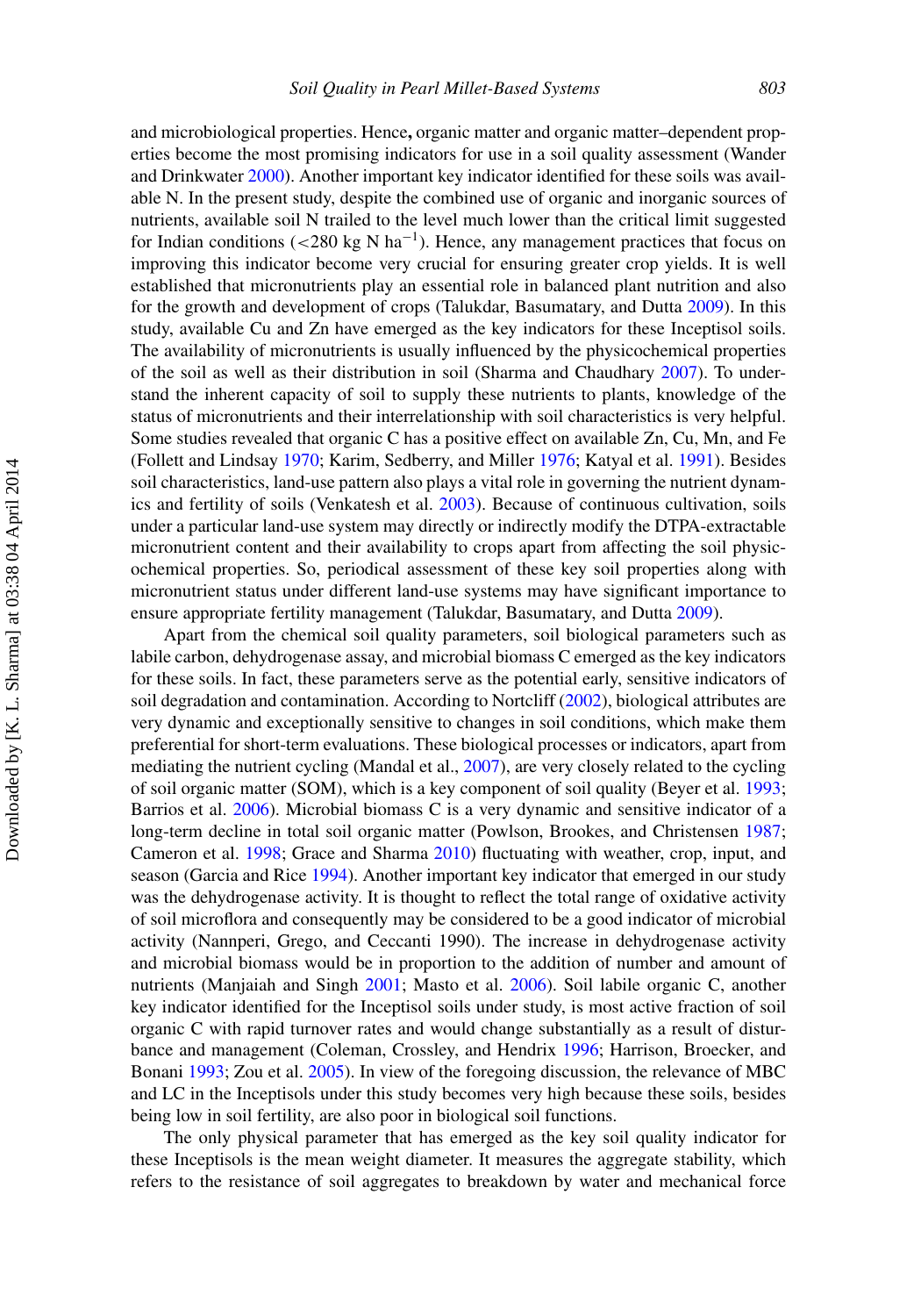(Kay [1990\)](#page-24-23). According to Tate [\(1995\)](#page-26-14), aggregates play major roles in several aspects of soil health: the movement and storage of water, soil aeration, physical protection of SOM, prevention of erosion, root development, and microbial community activity. Measuring aggregate stability gives valuable data about soil structural degradation, which is often caused by loss of organic matter (Chen, Hseu, and Tsai [1998\)](#page-23-14). The key indicator, mean weight diameter of soil aggregates, which ranged from 0.21 to 0.35 mm in these soils, was considerably low despite the management practices involving conjunctive use of organics and inorganic sources of nutrients. This clearly indicates the need for persistent efforts in soil structure management in these Inceptisols on a long-term basis.

#### *Quantitative Relationship between Crop Yields and Relative Soil Quality Indices*

The quantitative relationship between average pearl millet crop yields (mean of 4 years) (data not reported here) and relative soil quality indices (RSQI) irrespective of the management treatments for both the experiments together are presented in [Figure 5.](#page-21-0) In most of the past studies, relationships of yields have been established with individual soil quality indicators for want of appropriate procedure to integrate the indicators to SQI and RSQI. In this study, we were interested to find out general quantitative relationship to predict the changes in yield with unit change in RSQI. For simplicity, we considered the 4-year mean pearl millet crop yields of both the experiments and their corresponding RSQI values to work out the relationships. The predictive function goes as follows:

$$
Y = -372.5 + 2449x \qquad (R^2 = 0.435)
$$

where Y is the average pearl millet yield (kg ha<sup>-1</sup>) and x is the relative soil quality index, which can vary from 0–1. To illustrate, if the RSQI value is 0.81, the pearl millet yield would be 1611 kg ha<sup>-1</sup> against the observed value of 2059 kg ha<sup>-1</sup>, thereby predicting about 78.6% of the observed value. It is interesting to note here that in both the experiments, average pearl millet yields (4-year mean) as influenced by the management treatments varied from 1055 to 2147 kg ha<sup>-1</sup>. Thus, the relationship is useful to

<span id="page-21-0"></span>

**Figure 5.** Predictive relationship between average pearl millet crop yield and relative soil quality indices (RSQI) irrespective of the management treatments.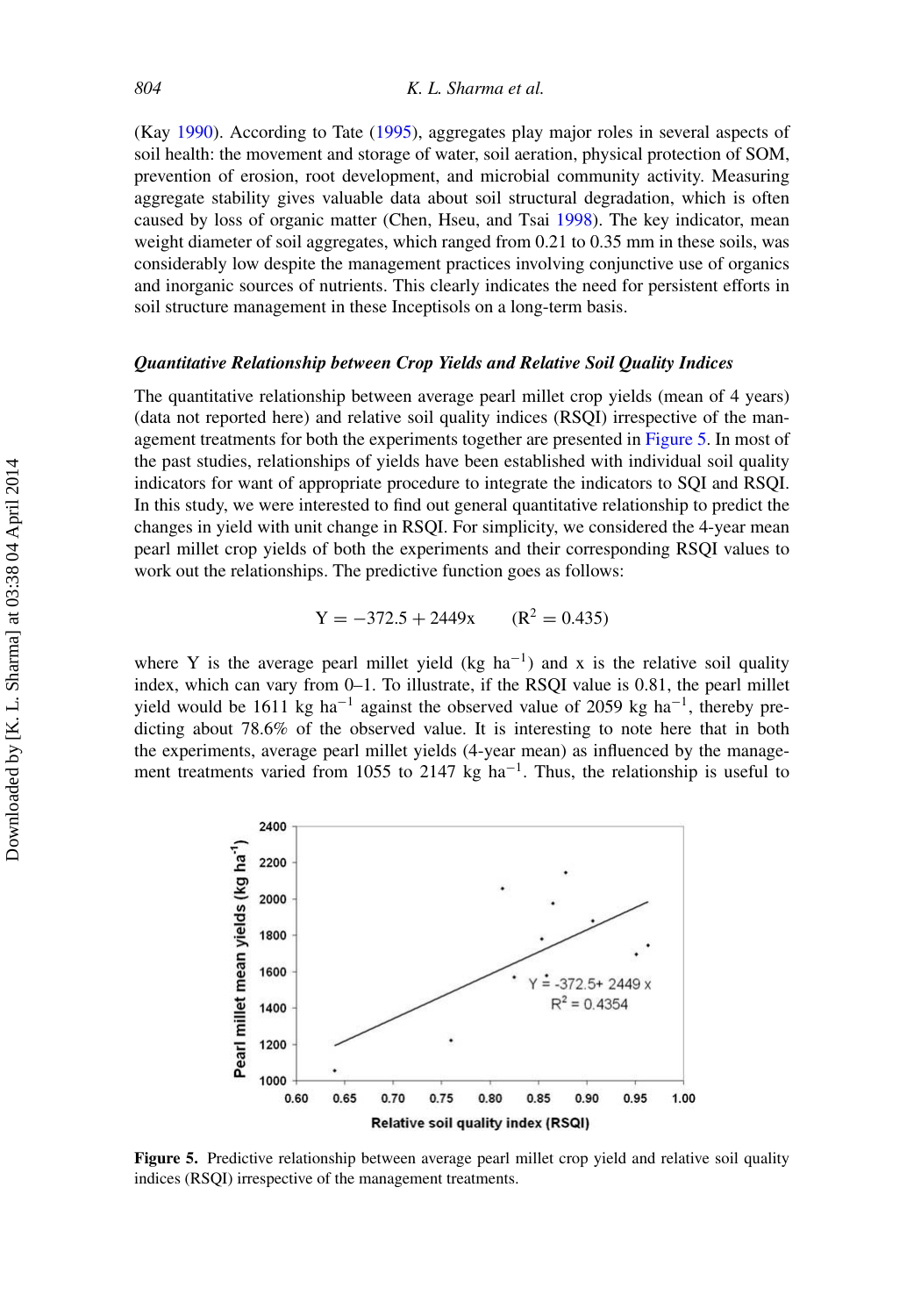compute the yield quantitatively with respect to the changes in soil quality for these rainfed Inceptisols. The same analogy can be used for similar soil types, climate, and cropping systems elsewhere.

# **Conclusions**

The present study has clearly established that reduction in the intensity of tillage and supplementing nutrients, especially N, through organics either alone or in combination with inorganic fertilizer in the ratio of 1:1 on an N basis, played significant roles in positively influencing overall soil quality, which was measured by identifying the key soil quality indicators and computing the SQI. These rainfed Inceptisols, which are predominantly constrained by susceptibility to soil erosion, low fertility, nutrient imbalance, and miserably low soil organic matter, can be managed and rejuvenated for greater productivity, if the identified key indicators (viz., organic C, available N, exchangeable Ca, available Zn and Cu, labile C, dehydrogenase assay, microbial biomass C, and mean weight diameter of soil aggregates) are periodically assessed and monitored. If these indicators are adequately managed, the major soil functions such as nutrient release, availability characteristics, water retention and transmission characteristics, and desirable biological soil functions can be improved, which in turn will not only improve and sustain the soil quality but also the crop productivity on long-term basis. The prediction relationship developed between pearl millet crop yield and relative soil quality indices irrespective of management level in this study can be used to predict the changes in yield in response to given change in soil quality and vice versa. The methodology used in the study for identification of key indicators and assessment of soil quality is of state of the art and has a wider scope for use under diversity of climatic, edaphic, and crop conditions across the world. The present methodology is very effective in assessing the aggrading or degrading effects of different management practices on soil quality and screening the best practices for the benefit of land managers. However, to increase the further scope of this method for classifying the soils into different absolute soil quality classes, one has to include the inherent soil quality indicators/variables in addition to the presently used dynamic (management-sensitive) indicators. The authors believe that the information generated and presented in this article could be of good use to the future researchers, land managers, students, nongovernmental organizations, and federal and state agricultural departments in different tropical and subtropical regions not only in India but also across the world.

#### **Acknowledgments**

The authors are thankful to the former coordinator of the All-India Coordinated Research Project for Dryland Agriculture (AICRPDA), K. P. R. Vittal, chief scientists of Agra station, and other scientists associated with the experiment at Agra center of AICRPDA for facilitating the sample collection from the experimental sites and their transport.

# **Funding**

The authors are thankful to the Indian Council of Agricultural Research for providing financial assistance under the National Fellow Project and to the former and present director, CRIDA, for providing the necessary infrastructure to carry out the soil quality assessment study at Agra center.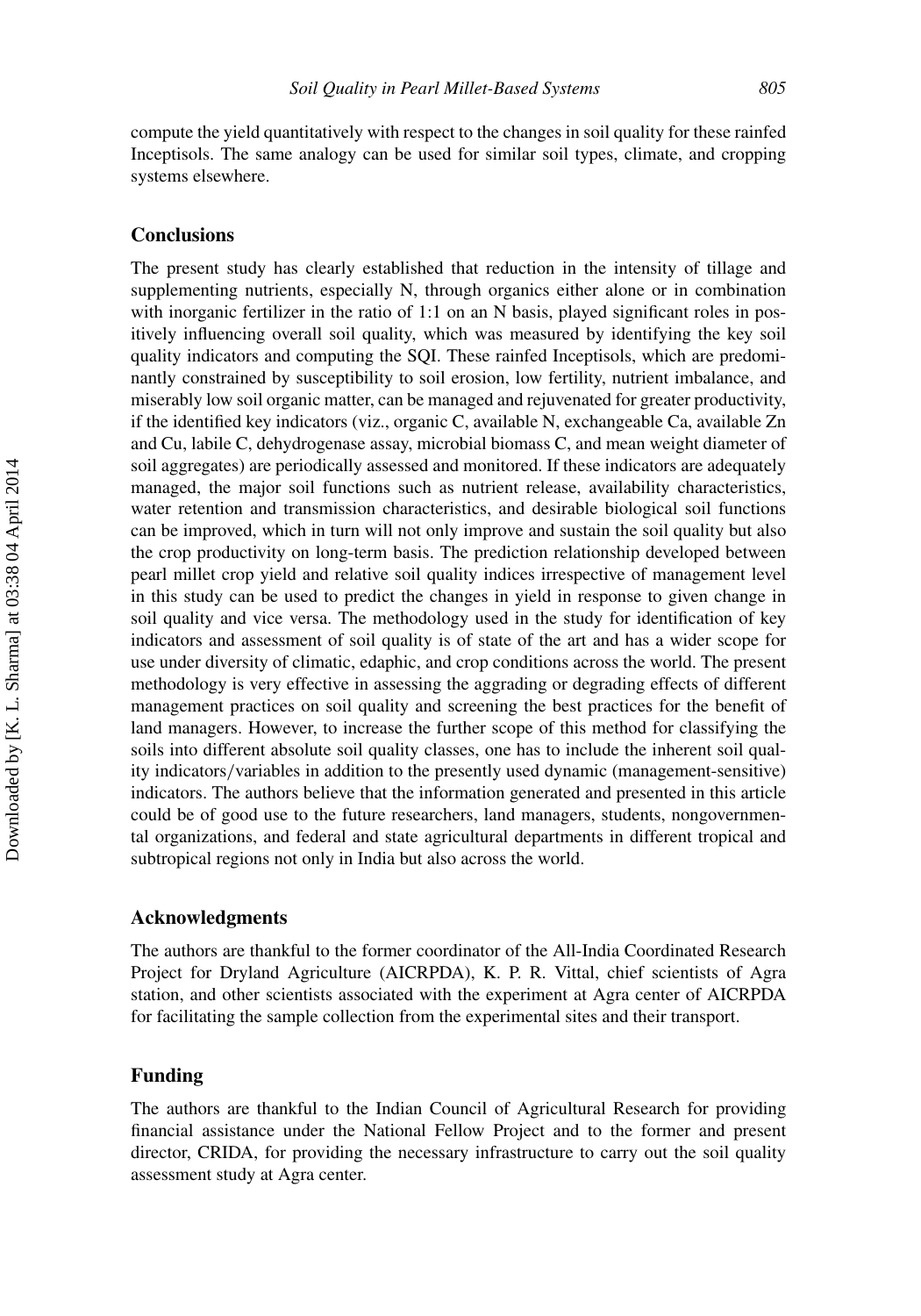# **References**

- <span id="page-23-5"></span>Acton, D. F., and Padbury, G. A. 1993. A conceptual framework for soil quality assessment and monitoring. In *A program to assess and monitor soil quality in Canada: Soil quality evaluation program summary*, ed. D. F. Acton), 21–27. Ottawa, Canada: Centre for Land and Biological Resources Research, Agriculture Canada.
- <span id="page-23-0"></span>AICRPDA. 2003. *Annual report 2000–01*, ed. G. R. Maruthi Sankar, G. Ravindra Chary, K. P. R. Vittal, and H. P. Singh. Hyderabad, India: Central Research Institute for Dryland Agriculture.
- <span id="page-23-6"></span>AICRPDA. 2006. *Annual report 2005–06*, ed. G. R. Maruthi Sankar, G. Ravindra Chary, A. Girija, and R. V. V. S. G. K. Raju. Hyderabad, India: Central Research Institute for Dryland Agriculture.
- <span id="page-23-2"></span>Amado T. J. C., P. C. Conceição, C. Bayer, and F. L. F. Eltz. 2007. Soil quality evaluated by soil quality kit in two long-term soil management experiments in Rio Grande do Sul State, Brazil. 31:109–121.
- <span id="page-23-3"></span>Andrews S. S., D. L. Karlen, and C. A. Cambardella. 2004. The soil management assessment framework: A quantitative soil quality evaluation method. *Soil Science Society of America Journal* 68:1945–1962.
- Andrews, S. S., D. L. Karlen, and J. P. Mitchell. 2002. A comparison of soil quality indexing methods for vegetable production systems in Northern California. *Agricultural Ecosystems and Environment* 90:25–45.
- <span id="page-23-7"></span>Andrews, S. S., J. P. Mitchell, R. Mancinelli, D. L. Karlen, T. K. Hartz, W. R. Horwarth, G. S. Pettygrove, K. M. Scow, and D. S. Munk. 2002. On farm assessment of soil quality in California's Central Valley. *Agronomy Journal* 94:12–23.
- <span id="page-23-8"></span>Bandick A. K., and R. P. Dick. 1999. Field management effects on soil enzyme activities. *Soil Biology and Biochemistry* 31:1471–1479.
- <span id="page-23-11"></span>Barrios, E., R. J. Delve, M. Bekunda, J. Mowo, J. Agunda, J. Ramisch, M. T. Trejo, and R. J. Thomas. 2006. Indicators of soil quality: A south–south development of a methodological guide for linking local and technical knowledge. *Geoderma* 135:248–259.
- <span id="page-23-10"></span>Beyer L., C. Wachendorf, D. Elsner, and R. Knabe. 1993. Suitability of dehydrogenase activity assay as an index of soil biological activity. *Biology and Fertility of Soils* 16:52–56.
- Brejda, J. J., D. L. Karlen, J. L. Smith, and D. L. Allan. 2000b. Identification of regional soil quality factors and indicators, II: Northern Mississippi loess hills and Palouse prairie. *Soil Science Society of America Journal* 64:2125–2135.
- Brejda, J. J., T. B. Moorman, D. L. Karlen, and T. H. Dao. 2000a. Identification of regional soil quality factors and indicators, I: Central and southern high plains. *Soil Science Society of America Journal* 64:2115–2124.
- <span id="page-23-12"></span>Cameron, K., M. H. Beare, R. P. McLaren, and H. Di. 1998. Selecting physical chemical and biological indicators of soil quality for degraded or polluted soils. In *Proceedings of 16th World Congress of Soil Science* Scientific registration No. 2516. Symposium No. 37. Aug. 20-26, 1998. Montpelier, France.
- <span id="page-23-14"></span>Chen, Z. S., Z. Y. Hseu, and C. C. Tsai. 1998. Total organic carbon pools in Taiwan rural soils and its application in sustainable soil management system. *Soil and Environment* 1:295–306.
- <span id="page-23-13"></span>Coleman, D. C., D. A. Crossley, and P. Hendrix. 1996. *Fundamentals of soil ecology*. New York: Academic Press.
- <span id="page-23-9"></span>Dalal, R. C., and R. J. Mayer. 1986. Long-term trends in fertility of soils under continuous cultivation in southern Queensland, II: Total organic carbon and its rate of loss from the soil profile. *Australian Journal of Soil Research* 37:265–279.
- <span id="page-23-1"></span>Das, S. C., and R. K. Chatterjee. 1982. Chemical composition of soils of India. In *Review of soil research in India*, part 1, 83–109. 12th International Congress of Soil Science, 8-16 February 1982, New Delhi, India.
- <span id="page-23-4"></span>Doran, J. W., and T. B. Parkin. 1996. Quantitative indicators of soil quality: A minimum data set. In *Method for assessing soil quality*, ed. J. W. Doran and A. J. Jones, 25–37. Madison, Wisc.: Soil Science Society of America.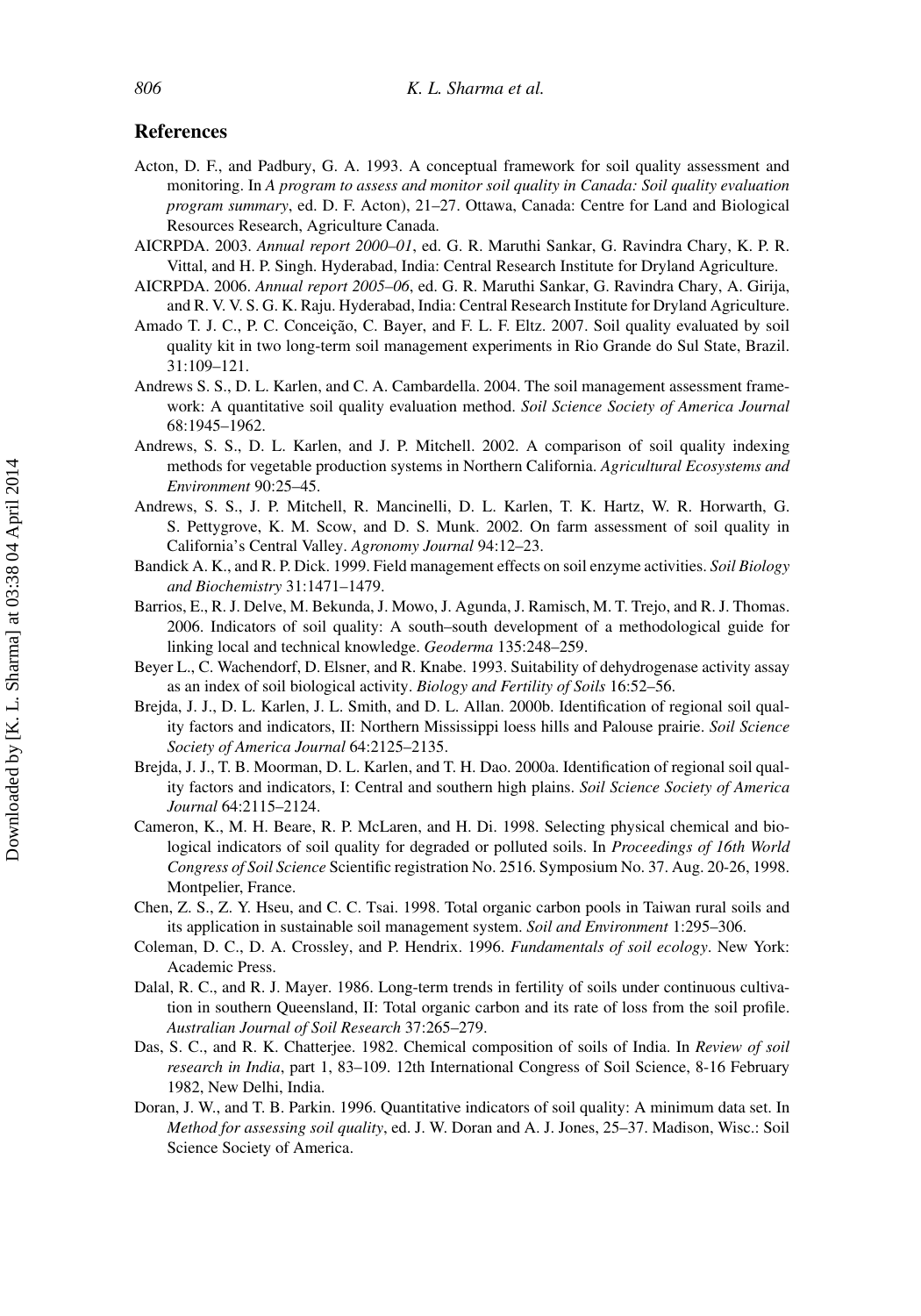- <span id="page-24-12"></span>Doran, J. W., and T. B. Parkin. 1994. Defining and assessing soil quality. In *Defining soil quality for a sustainable environment*, ed. J. W. Doran, D. C. Coleman, D. F. Bezdicek, and B. A. Stewart, 3–21. Madison, Wisc.: Soil Science Society of America.
- <span id="page-24-16"></span>Follett, R. H., and W. K. Lindsay. 1970. *Profile distribution of zinc, iron, manganese, and copper in Colorado soils* (Technology Bulletin 110). pp. 79 Colorado State University Experimental Station, Fort Collins, CO.
- <span id="page-24-14"></span>Frank, R., K. Ishida, and P. Suda. 1976. Metals in agricultural soils of Ontario. *Canadian Journal of Soil Science* 56:181–196.
- <span id="page-24-5"></span>Freidman, D., M. Hubbs, A. Tugel, C. Seybold, and M. Sucik. 2001. *Guidelines for soil quality assessment in conservation planning*. Washington, D.C.: U.S. Government Printing Office.
- <span id="page-24-20"></span>Garcia F. O., and C. W. Rice. 1994. *Soil Science Society of America Journal* 58:816–823.
- <span id="page-24-19"></span>Grace, J. K., and K. L. Sharma. 2010. *Assessment of soil quality using key indicators: Case studies in rainfed semi-arid tropics*. Saarbrücken, Germany: VDM Verlag.
- <span id="page-24-8"></span>Hanway, J. J., and H. Heidal. 1952. Soil analyses methods as used in Iowa State College soil testing laboratory. *Iowa Agriculture* 57:1–31.
- <span id="page-24-22"></span>Harrison, K. G., W. S. Broecker, and G. Bonani. 1993. The effect of changing land-use on soil radiocarbon. *Science* 262:725–726.
- <span id="page-24-15"></span>Hussain, I., K. R. Olson, M. M. Wander, and D. L. Karlen. 1999. Adaptation of soil quality indices and application to three tillage systems in southern Illinois. *Soil and Tillage Research* 50:237–249.
- <span id="page-24-0"></span>ISSS. 2009. *Fundamentals of soil science*. New Delhi: Indian Society of Soil Science.
- <span id="page-24-10"></span>Jenkinson, D. S., and D. S. Powlson. 1976. The effects of biocidal treatments on metabolism in soil, V: A method for measuring soil biomass. *Soil Biology and Biochemistry* 8:209–213.
- <span id="page-24-17"></span>Karim, H., J. R. Sedberry, and B. J. Miller. 1976. The profile distribution of total and DTPAextractable copper in selected soils in Louisiana. *Communications in Soil Science and Plant Analysis* 7:437–452.
- <span id="page-24-6"></span>Karlen D. L., M. J. Mausbach, J. W. Doran, R. G. Cline, R. F. Harris, and G. E. Schuman. 1997. *Soil Science of Society America Journal* 61:4–10.
- <span id="page-24-18"></span>Katyal, J. C., S. K. Das, K. L. Sharma, and N. Saharan. 1991. Effective nutrient management in improving productivity of dryland crops. *Proceedings of F.A.I. Seminar* held on 5-7 December 1991, New Delhi, SVI11–SVII12.
- <span id="page-24-23"></span>Kay, B. D. 1990. Rates of change of soil structure under different cropping systems. *Advances in Soil Science* 12:1–52.
- <span id="page-24-13"></span>Khresat, S. A. 2005. Formation and properties of Inceptisols (Cambisols) of major agricultural rainfed areas in Jordan. *Achieves of Agronomy and Soil Science* 51 (1):15–23.
- <span id="page-24-2"></span>Lal, R. 1993. Tillage effects on soil degradation, soil resiliency, soil quality, and sustainability. *Soil and Tillage Research* 27 (1–4):1–8.
- <span id="page-24-3"></span>Lal, R. 1997. Residue management, conservation tillage, and soil restoration for mitigating greenhouse effect by CO-2 enrichment. *Soil and Tillage Research* 43 (1–2):81–107.
- <span id="page-24-11"></span>Lenhard, G. 1956. Die dehydrogenase-activitat des Bodens als Mass fur die mikroorganismentatigkeit im Boden. *Zeitschrift fur Pflanzenernaehr. Dueng und Bodenkd* 73:1–11.
- <span id="page-24-7"></span>Leibig, M. A., D. L. Tanaka, and B. J. Wienhold. 2004. Tillage and cropping effects on soil quality indicators in the northern Great Plains. *Soil and Tillage Research* 78:131–141.
- <span id="page-24-9"></span>Lindsay, W. L., and W. A. Norvell. 1978. Development of a DTPA soil test for zinc, iron, manganese, and copper. *Soil Science Society of America Journal* 42:421–428.
- <span id="page-24-4"></span>Mandal, M., A. K. Patra, D. Singh, and R. E. Masto. 2007. Effect of long-term application of manure and fertilizer on biological and biochemical activities in soil during crop development stages. *Bioresearch Technology* 98:3585–3592.
- <span id="page-24-21"></span>Manjaiah, K. M., and D. Singh. 2001. Soil organic matter and biological properties after 26 years of maize–wheat–cowpea cropping as affected by manure and fertilization in a Cambisol in semiarid region of India. *Agriculture, Ecosystems, and Environment* 86:155–162.
- <span id="page-24-1"></span>Manna M. C., A. Swarup, R. H. Wanjari, Y. V. Singh, P. K. Ghosh, K. N. Singh, A. K. Tripathi, and M. N. Saha. 2006. *Soil Science Society of America Journal* 70:121–129.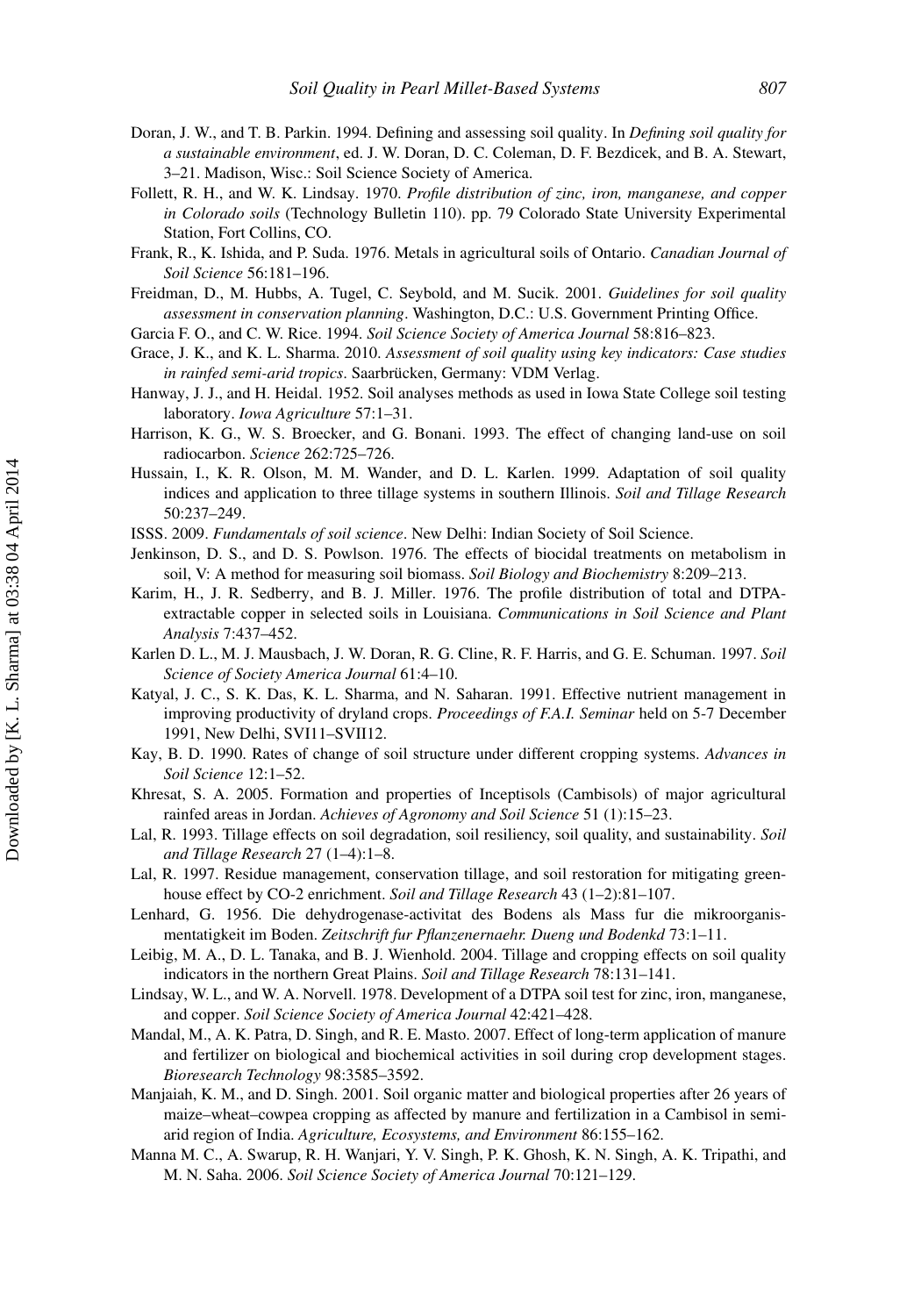- <span id="page-25-13"></span>Masto, R. E, P. K. Chhonkar, D. Singh, and A. K. Patra. 2006. Changes in soil biological and biochemical characteristics in a long-term field trial on a sub-tropical Inceptisol. *Soil Biology and Biochemistry* 38 (7):1577–1582.
- <span id="page-25-8"></span>Mijangos I., R. Pérez, I. Albizu, and C. Garbisu. 2006. Effects of fertilization and tillage on soil biological parameters. *Enzyme and Microbial Technology* 40:100–106.
- <span id="page-25-7"></span>Miller, R. O., B. Vaughan, and J. Kutoby-Amacher. 2001. Extraction of soil boron with DTPAsorbitol. *Soil and Plant Analysis* 4–5:10.
- Nannpieri, P., S. Grego, and B. Ceccanti. 1990. Ecological significance of the biological activity in soils. In *Soil biochemistry*, ed. J. M. Bollag and G. Stotzky, 293–355. New York: Marcel Dekker.
- <span id="page-25-11"></span>Nortcliff, S. 2002. Standardization of soil quality attributes. *Agricultural Ecosystems and Environment* 88:161–168.
- <span id="page-25-6"></span>Olsen, S. R., C. U. Cole, F. S. Watanabe, and L. A. Dean. 1954. *Estimation of available phosphorus in soil by extracting with sodium bicarbonate* (U.S. Department of Agriculture Circular 939). Washington, D.C.: U.S. Government Printing Office.
- <span id="page-25-10"></span>Pancholy, S. K., and E. L. Rice. 1973. Soil enzymes in relation to old field succession: Amylase, cellulase, invertase, dehydrogenase, and urease. *Soil Science Society of America Proceedings* 37:47–50.
- <span id="page-25-12"></span>Powlson, D. S., P. C. Brookes, and B. T. Christensen. 1987. Measurement of microbial biomass provides an early indication of changes in total soil organic matter due to the straw incorporation. *Soil Biology and Biochemistry* 19:159–164.
- <span id="page-25-3"></span>Qi, Y., J. L. Darilek, B. Huang, Y. Zhao, W. Sun, and Z. Gu. 2009. Evaluating soil quality indices in an agricultural region of Jiangsu Province, China. *Geoderma* 149 (3–4):325–334.
- <span id="page-25-5"></span>Rhoades, J. D. 1982. Soluble salts. In *Methods of soil analysis part 2: Chemical and microbiological properties*, ed. A. L. Page, R. H. Miller, and D. R. Keeney, 635–655. Madison, Wisc.: ASA and SSSA.
- <span id="page-25-9"></span>Saffigna P. G., D. S. Powlson, P. C. Brookes, and G. A. Thomas. 1989. Influence of sorghum residues and tillage on soil organic matter and soil microbial biomass in an Australian Vertisol. *Soil Biology and Biochemistry* 21:759–765.
- <span id="page-25-4"></span>Saggar S., G. W. Yeates, and T. G. Shepherd. 2001. Cultivation effects on soil biological properties, microfauna, and organic matter dynamics in Eutric Gleysol and Gleyic Luvisol soils in New Zealand. *Soil and Tillage Research* 58:55–68.
- <span id="page-25-0"></span>Sharma, B. D., H. Arora, R. Kumar, and V. K. Nayyar. 2004. Relationships between soil characteristics and total and DTPA-extractable micronutrients in Inceptisols of Punjab. *Communications in Soil Science and Plant Analysis* 35 (5):799–818.
- <span id="page-25-1"></span>Sharma, J. C., and S. K. Chaudhary. 2007. Vertical distribution of micronutrient cations in relation to soil characteristics in lower Shiwaliks of Solan district in north-west Himalayas. *Journal of Indian Society of Soil Science* 55:40–44.
- Sharma, K. L., B. Behara, A. Mishra, S. K. Mohanty, G. Subba Reddy, G. R. Korwar, G. Maruthi Sankar, K. Srinivas, G. Ravindrachary, C. Srinivas Rao, J. K. Grace, U. K. Mandal, S. S. Balloli, and M. Madhavi. 2008b. Assessment of soil quality under long-term soil and nutrient management practices in rainfed Alfisols and Oxisols at Phulbhani. *Indian Journal of Dryland Agricultural Research and Development* 23 (2):36–47.
- Sharma, K. L., J. K. Grace, U. K. Mandal, P. N. Gajbhiye, K. Srinivas, G. R. Korwar, V. Ramesh, K. Ramachandran, and S. K. Yadav. 2008a. Evaluation of long-term soil management practices through key indicators and soil quality indices using principal component analysis and linear scoring technique in rainfed Alfisols. *Australian Journal of Soil Research* 46: 368–377.
- Sharma, K. L., U. K. Mandal, K. Srinivas, K. P. R. Vittal, B. Mandal, J. K. Grace, and V. Ramesh. 2005. Long-term soil management effects on crop yields and soil quality in a dryland Alfisol. *Soil and Tillage Research* 83 (2):246–259.
- <span id="page-25-2"></span>Smith, J. L., and L. F. Elliott. 1990. Tillage and residue management effects on soil organic matter dynamics in semi-arid regions. *Advances in Soil Science* 13:69–85.